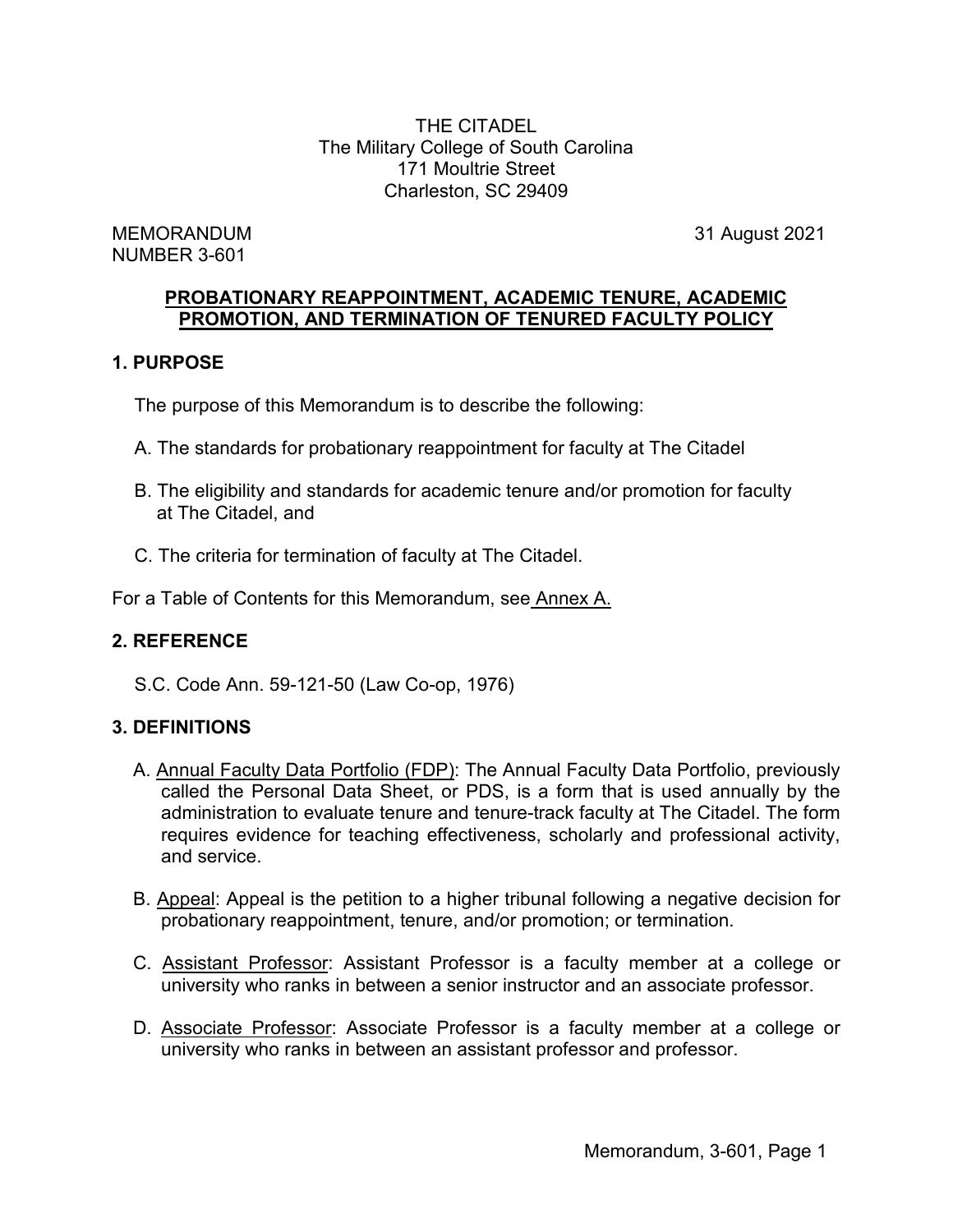## E. Departmental/School Tenure and Promotion Committee (T&P) for Probationary Reappointment, Tenure, or Promotion:

The composition of the Departmental/School Tenure and Promotion Committee is defined by the action sought by the candidate. The committee will exclude anyone with whom the Candidate has a personal relationship (i.e., spouse, significant other, or family member). This committee must include a minimum of four faculty members**,** including the Department head, from within the department/school. The Department head chairs this committee. For schools, the senior tenured members of the faculty call a meeting of all tenured faculty to decide if all members or a subset of its members will serve as The School Tenure and Promotion Committee. The School Tenure and Promotion Committee selects a representative who carries out the responsibilities assigned to the Department head in the review process.If a department cannot meet the minimum membership or membership with the appropriate seniority (as described below), then the Department head will seek the appropriate number of additional faculty and/or faculty with the appropriate seniority from within the school or a related discipline, per the approval of the Dean and Provost. Whenever a school cannot form a committee which meets the aforementioned size and/or seniority requirements, as described below, the Dean must devise a plan that is agreeable to the Provost. If a department that is not housed within a school cannot form a committee which meets the aforementioned size and/or seniority requirements, as described below, the department head must devise a plan that is agreeable to the Provost.

Emeritus faculty may not serve on any committee associated with either tenure or promotion.All assigned faculty members, inclusive of outside representative(s) to the Departmental/School T&P Committee are full and equal participants in the evaluation process. Their participation is considered to be a professional obligation of tenured faculty.

Members of the Faculty Tenure and Promotion Committee may not serve as outside members of departmental or school tenure and promotion committees.

1. The Departmental/School Tenure and Promotion Committee for Probationary Reappointment consists of all tenured members of the department/school. The Department head chairs this committee. The School Tenure and Promotion Committee selects a representative who carries out the responsibilities assigned to the Department head in the review process. During the third-year review, the committee must also include a senior tenured Citadel faculty member from another school/department (excluding department heads**,** deans**,** assistant deans, associate deans and associate provosts), who is at least a tenured associate professor. The tenured faculty of the department/school, with input from the candidate, will select the outside member of the committee. When the department head is the candidate, the appropriate dean calls a meeting of all tenured faculty members in the department. The group selects a member who will serve as the chair of the committee.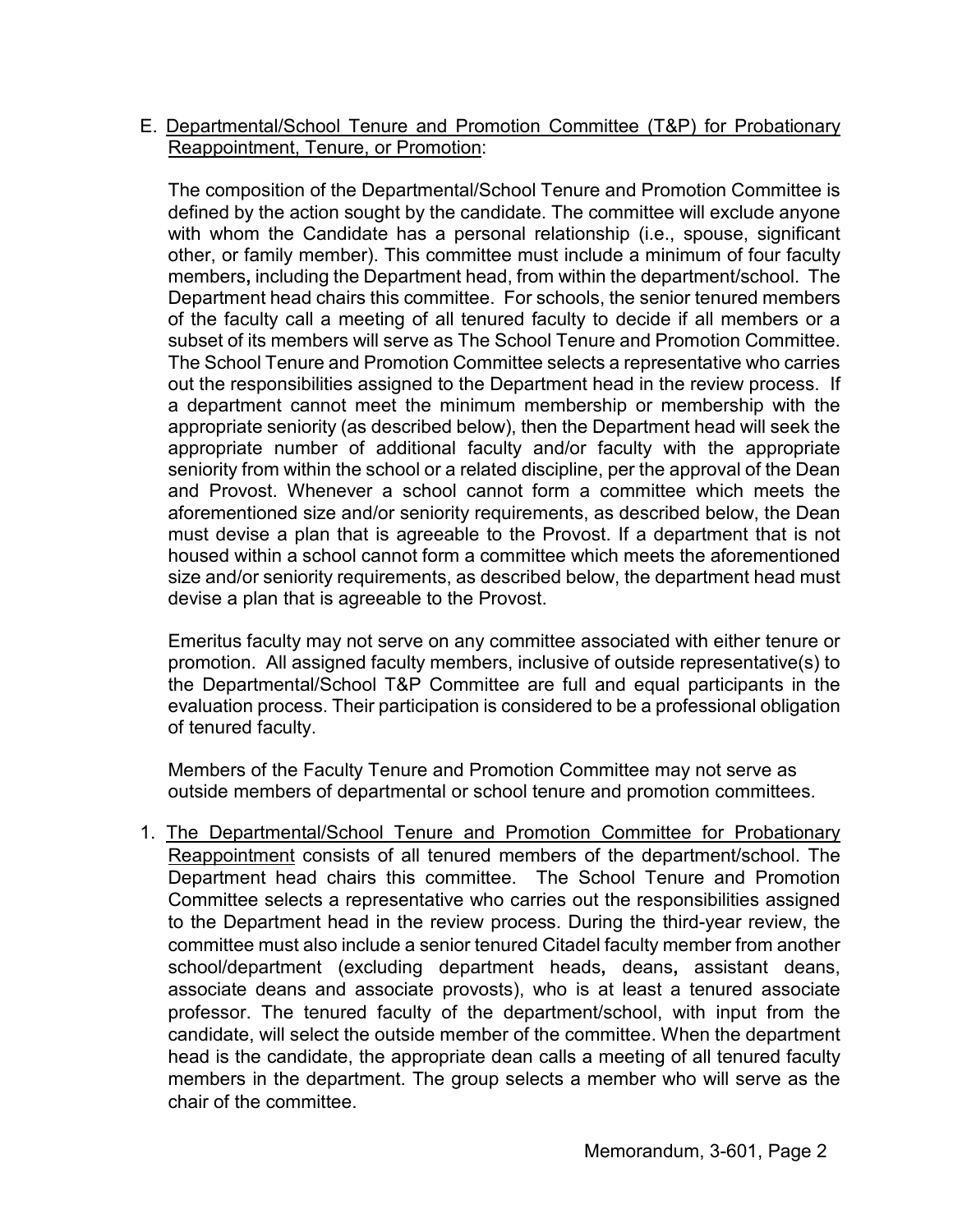- 2. The Departmental/School Tenure and Promotion Committee for Promotion is composed of at least four senior tenured members of the department/school, including the Department head, as appointed by the Department head/Dean. The Department head chairs this committee. For schools, the senior tenured members of the faculty call a meeting of all tenured faculty to decide if all members or a subset of its members will serve as The School Tenure and Promotion Committee. The School Tenure and Promotion Committee selects a representative who carries out the responsibilities assigned to the Department head in the review process. The promotion committee, with input from the candidate, will select a senior tenured Citadel faculty member from another department/school (excluding department heads**,** deans**,** assistant deans, associate deans and associate provosts), to serve on the committee. For a candidate seeking promotion to senior instructor or associate professor, the outside representative must be at least a tenured associate professor. For a candidate seeking promotion to professor, the outside representative must be a tenured professor.
- 3. The Departmental/School Tenure and Promotion Committee for Tenure consists of all tenured members of the department/school, excluding the Dean of the school, and a senior tenured Citadel faculty member from another department/school (excluding department heads, deans**,** assistant deans, associate deans and associate provosts). The Department head chairs this committee. The School Tenure and Promotion Committee selects a representative who carries out the responsibilities assigned to the Department head in its review process.

The tenured faculty of the department/school, with input from the candidate, will select the outside member of the committee. For a candidate seeking tenure as an associate professor, the outside representative must be at least tenured associate professor. For a candidate seeking tenure as a professor the outside representative must be a tenured professor.

- F. Faculty Tenure and Promotion Committee (FTPC): The Faculty Tenure and Promotion Committee is a campus-wide committee that evaluates faculty for tenure and/or promotion to the rank of associate or full professor at The Citadel Committee members are tenured full professors from each of the academic departments (including the library) or schools at The Citadel, excluding department heads and deans. If a tenured full professor from a department or school is unavailable, then the most senior tenured associate professor will serve. Anyone with whom the Candidate has a personal relationship (i.e., spouse, significant other, or family member) should not be a member of this committee during the year of application. Any faculty member applying forpromotion cannot be a member of this committee during the year of application. Members must have been employed for at least one full academic year prior to service on the committee.
- G. Faculty Tenure and Promotion Appeals Committee (AC): The Faculty Tenure and Promotion Appeals Committee is a campus-wide committee that evaluates an appeal filed by a faculty member following a negative decision for probationary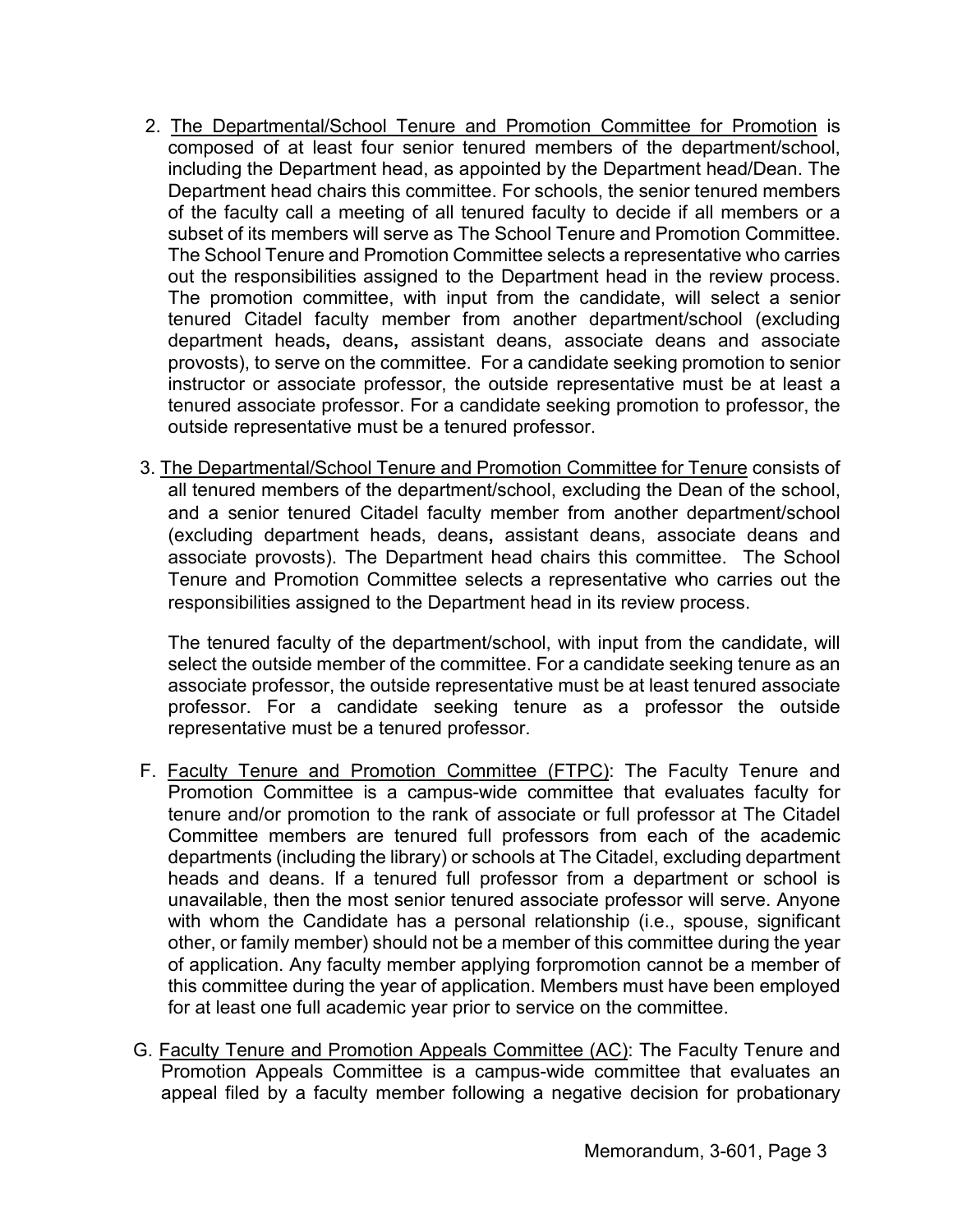reappointment, tenure, promotion, or termination. This committee is composed of one tenured full professor from each academic school (Business, Education, Engineering, Humanities and Social Sciences, Science and Mathematics) and two alternates. Committee members must be eligible to serve on FTPC, although they must not be currently serving on that committee. The committee is appointed by the Provost upon recommendation by the Senate Organizing Committee of Faculty Senate, which is the normal procedure for appointing college-wide standing committees. An alternate serves when a committee member is unavailable or there is a conflict of interest, including personal relationship with Candidate (i.e., spouse, significant other, or family member). This committee elects its own chair. Members of the Faculty Tenure and Promotion Appeals Committee may not serve as outside members of departmental or school tenure and promotion committees.

- H. Instructor: An instructor is a full-time, non-tenure-track faculty member with a specified contractual period of employment.
- I. Peer-Reviewed Publication: Peer-reviewed publication is any book, book chapter, conference proceeding, or article that was reviewed by one or more experts in the field.
- J. Portfolio: Portfolio refers to the documentation that a faculty member provides when seeking tenure and/or promotion at The Citadel. These materials include the following items: the letter of appointment with any sensitive (e.g., personal or financial) information redacted, a narrative summary, a curriculum vitae, a summative FDP, student and peer evaluations, copies of publications, and supporting evidence. Explicit details are given in Annex D, Section A.
- K. Probationary Appointment: A probationary appointment is the hiring of a full-time tenure-track faculty member for one year with possible yearly renewal up to a maximum of five more years. Reappointment is not automatic nor is it guaranteed. Each full-year probationary appointment begins on August 15th and ends on August 14th of the subsequent year. Individuals are considered on probation until either notification of non-renewal has been received, a terminal appointment has been given, or tenure has been awarded. Anyone who previously held a full-time temporary appointment at The Citadel prior to the probationary appointment may request credit for this prior service through the school or department. The Provost will make the final decision.
- L. Professor: Professor is a faculty member at a college or university with the highest academic rank.
- M. Second Review: A second review is an additional review of the submitted portfolio following a negative recommendation by a department/school, dean, or FTPC. The candidate must request in writing a second review within five business days of receiving the written recommendation.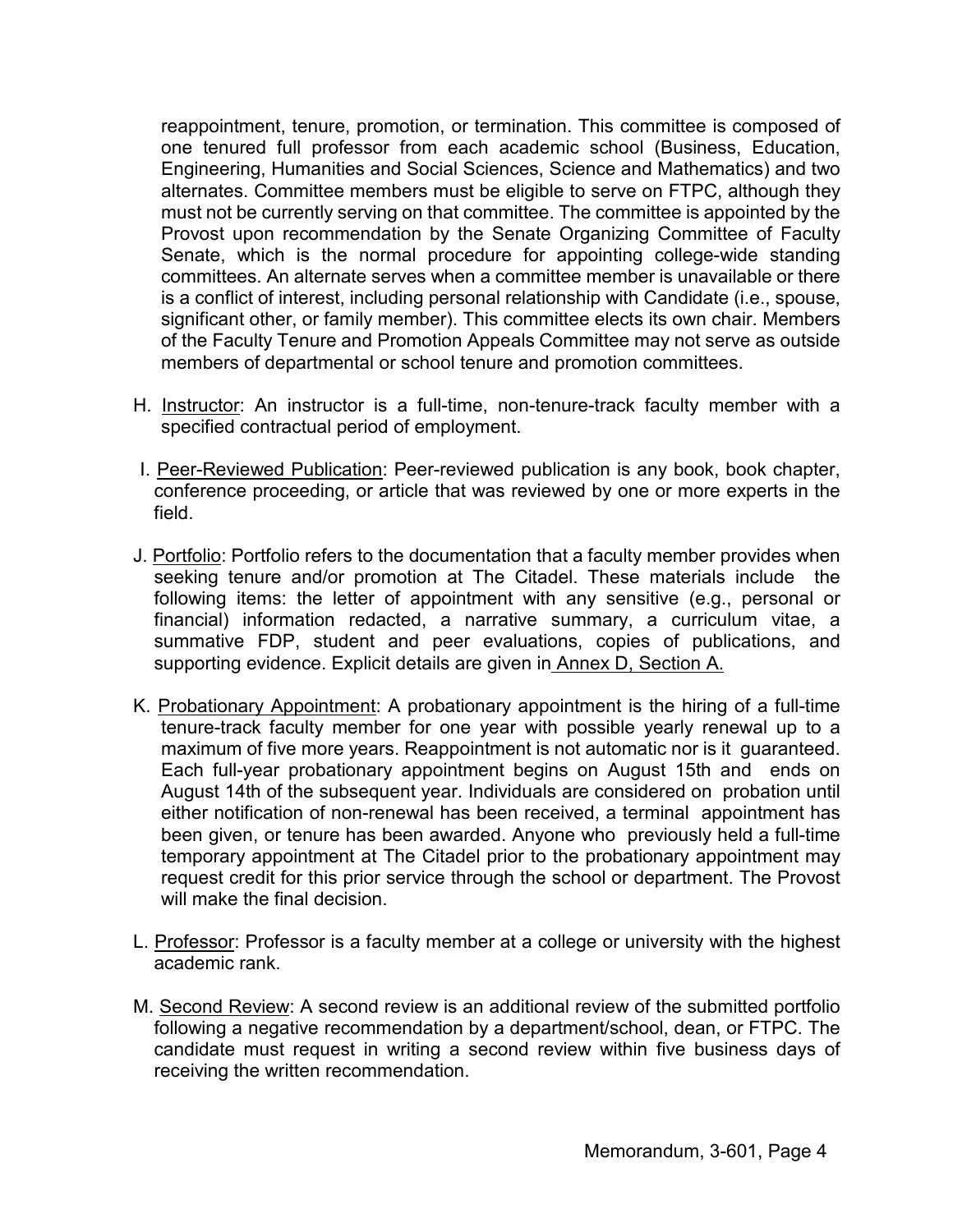- N. Senate Organizing Committee of Faculty Senate: Senate Organizing Committee of faculty Senate is a committee composed of department heads and the Faculty senate Executive Committee that recommends the membership of all campus-wide faculty committees to the Provost each academic year.
- O: Senior instructor: A senior instructor is a full-time, non-tenure-track faculty member with a specified contractual period of six years.
- P. Student Mentoring: Student Mentoring is the inclusion of students in scholarship and other such edifying activities beyond classroom instruction in which the faculty member serves as a role model and a support for student success.
- Q. Temporary Appointment: A temporary appointment is the hiring of a full-time faculty member for a limited period. This person may be employed at The Citadel in multiple full-time temporary appointments.
- R**.** Tenure: Tenure is the permanent status that is awarded to a faculty member who meets the criteria established by *this policy* and the faculty member's departmental/school standards, following a probationary period. Academic tenure provides a faculty member freedom in teaching, scholarship, and service, as stated by the American Association of University Professors. (1940 Statement of Principles on Academic Freedom and Tenure and 1970 Interpretive Comments)
- S**.** Tenured Appointment: Tenured appointment is the ongoing employment of a faculty member who has been awarded tenure status at The Citadel or employment of an individual in a senior academic rank. Tenured appointment is subject to staff reduction due to financial exigency.
- T.Terminal Appointment: A terminal appointment is the continuing employment of a faculty member for a specified period, which shall not exceed twelve months. Termination will occur at the end of this period.

# **4. POLICY**

The Citadel fulfills its mission, as charged by the State of South Carolina, principally through its academic faculty. The number and the professional qualifications of the faculty are determined by The Citadel's needs, its programs, and student population. To ensure continuous and high levels of academic excellence for Citadel students, the college employs as many tenured and tenure-track faculty as is possible. *This policy* presents the college-wide requirements for probationary faculty to attain tenure and/or promotion to the ranks of associate professor and professor at The Citadel. Departmental/School standards describe the specific requirements for both probationary reappointment and tenure and/or promotion within a discipline at The Citadel.

The granting of academic tenure is a mutual commitment of vital importance in the relationship between The Citadel and its faculty and should be entered into with all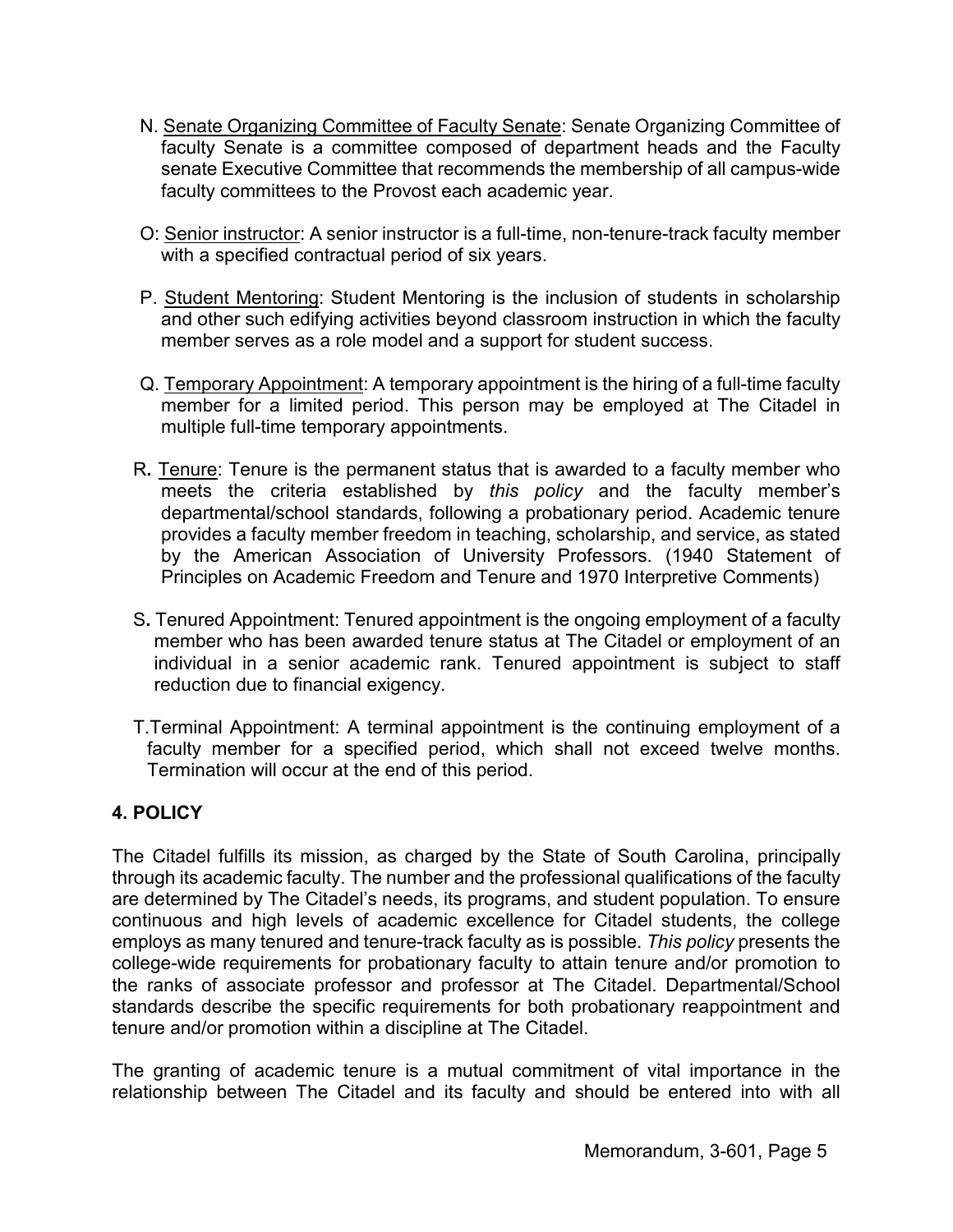seriousness by both parties. When a faculty member is granted tenure, The Citadel is acting collegially as a community of scholars binding itself to retain the individual in mutually beneficial and professional employment until the person resigns, retires, or is terminated, as described in the compliance section. By the same token, the tenured faculty member is required to support the mission of The Citadel and to sustain the high standards of professional demeanor, integrity, and degree of professional development defined by the award of tenure. The granting of tenure and promotion of a faculty member within the rank structure is based on the faculty member's demonstrated professional competence and upon the expectation by one's colleagues that continued employment will serve the best interests of both The Citadel and the community at-large.

- A. Faculty Appointments and Rank Structure. There are three types of faculty appointments at The Citadel that pertain to tenure: probationary appointment, tenured appointment, and terminal appointment, as previously defined. Within the tenured appointments there are three academic ranks: assistant Professor, associate professor, and professor, as previously defined. Based on prior experience, faculty members may be granted any of these ranks at the time of hire independent of tenure. From that initial appointment, faculty members progress through the faculty ranks in order.
- B. Probationary Period. Tenure-track faculty are generally hired and are considered for tenure on application in the last year of the probationary period (see Table 1). Exceptions to this practice are made in the hiring process and will be indicated in the letter of appointment. In other exceptional cases, a person may stand for promotion and/or tenure one year earlier than the stated guidelines as described below.

Exceptions are made based on previous teaching experience, which will allow a candidate to apply for tenure in a shorter time period. During the probationary period, the faculty member is placed on probationary appointments. The appointments are renewable each year for a length of time dependent on the faculty rank and prescribed in the letter of appointment.

#### **Table 1. Faculty Rank at Time of Hire and Corresponding Years for the Probationary Period**

| <b>Rank at Time of Hire</b> | <b>Years of Probationary Period</b> |
|-----------------------------|-------------------------------------|
| <b>Assistant Professor</b>  | 6                                   |
| <b>Associate Professor</b>  | b                                   |
| <b>Full Professor</b>       |                                     |

For faculty members who begin their duties in a spring semester, the period of probation will begin in the August following the initial employment.

C. Reduction of Probationary Appointment. The probationary term may be reduced based on prior academic employment. Notification of such credit will be made in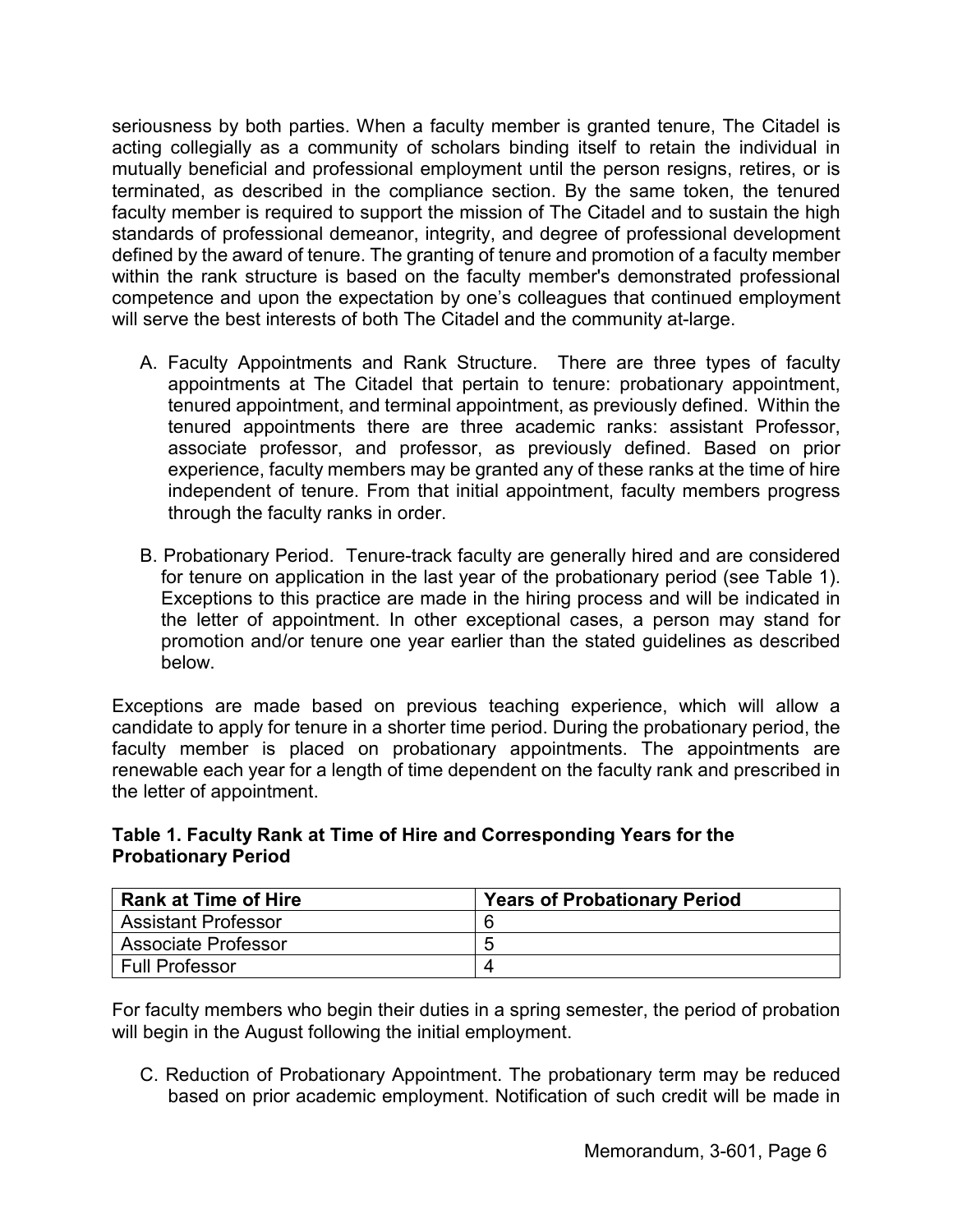the letter of appointment, but adjustments may be made during the probationary period, if appropriate. In exceptional cases, a person may stand for promotion and/or tenure one year earlier than the stated guidelines as described below.

In all cases, probationary credit must be approved by the Provost. Credit will be awarded as described below:

- 1. The Provost may grant credit towards tenure based upon two or more years of full-time teaching in a tenure-track position at the rank of assistant professor or above (or a comparable position as a professional librarian) at an accredited institution of higher education prior to a tenure-track appointment at The Citadel, or for other professional experience deemed to be equivalent.
- 2. No credit will be given for employment in a staff or ROTC position.
- 3. A maximum of one year's credit toward the probationary period may be awarded for two or more years as a full-time temporary faculty member at The Citadel. Additional credit may be granted by the Provost upon the recommendation of the department head and dean.
- 4. Under certain circumstances, particularly at senior academic ranks, tenure may be granted upon appointment as described in Annex D, Section B9.
- 5. A school or department may include in their standards document a procedure that a faculty member who has received credit will forego the usual secondyear probationary review and instead in his or her second year follow the procedure of the third-year review. The school or department may have different procedures for different amounts of credit. (That is, have faculty with one year of credit follow the normal timeline of probationary reviews until applying for tenure in the fifth year, while having faculty with two years' credit skip the second-year review and move up the third-year review.)
- D. Grounds for Extension of Probationary Term and Tenure Process
	- 1. The probationary term may only be extended for leaves of absence granted to faculty for cases of compelling personal circumstances (i.e., prolonged illness, childbirth). A leave of absence during the probationary period should not exceed one year nor should it occur more than once every three years. Any extension of the probationary period must be explicitly stated in the letter of approval of the leave which has necessitated the extension by the Provost.
	- 2. Under extenuating circumstances (i.e., prolonged illness, family emergency), the tenure review process of a candidate may be deferred temporarily by the Provost. Under these circumstances all physical evidence will be returned to the candidate and the candidate will need to reapply for tenure in accordance with the new timetable established by the Provost.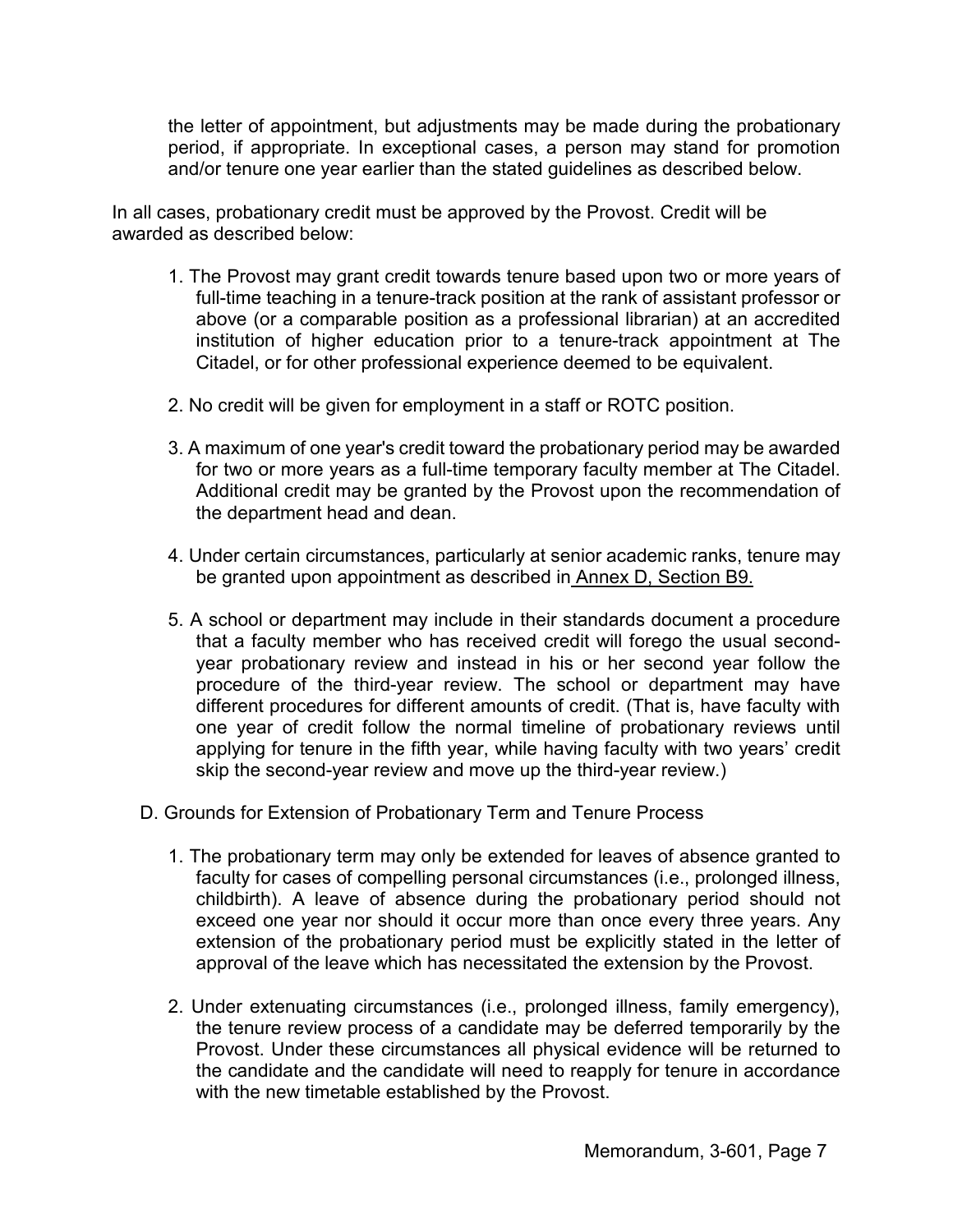E. Termination of Probationary Appointment. At the end of the probationary period, the faculty member will be placed either on terminal appointment or granted tenure and placed on tenured appointment. Notice of being placed on terminal appointment must be given according to Table 2.

| <b>Start</b><br><b>Date</b><br><b>Candidate</b> | of   First Year | <b>Second Year</b> | <b>Subsequent Years</b>                                                |
|-------------------------------------------------|-----------------|--------------------|------------------------------------------------------------------------|
| - Fall I<br>Summer<br><b>or</b><br>Semester     | March 15        | December 15        | March 15 or 12<br>months prior<br>to<br>termination                    |
| <b>Spring Semester</b>                          | May 15          | December 15        | $\overline{12}$<br>March 15 or<br>prior<br>months<br>to<br>termination |

# Table 2. Deadlines for Review and Termination **Notice of Probationers by Academic Dean**

# F. Eligibility for Tenure

- 1. In the last year of the probationary appointment (see Section 4.B), the faculty member applies for tenure. During the year in which the application for tenure is made, the faculty member must be engaged in the normal professional responsibilities of teaching, scholarship, and service at The Citadel. The candidate must not be on leave (with or without pay) or on sabbatical.
- 2. In exceptional cases, a person may stand for tenure one year earlier than the stated guidelines with permission of the appropriate department faculty, department head and/or dean, and Provost. The decision will follow the same currently stated process with the same potential outcomes.
- 3. The qualifications for tenure usually include the earned terminal degree in the field or its equivalent, as determined at time of hire, previous professional record, and sustained professional performance at The Citadel. The academic needs of The Citadel will also be considered in the tenure process.
- G. Eligibility for Promotion
	- 1. Faculty members with the rank of instructor, assistant or associate professor are eligible to apply for promotion to the next rank in their sixth year in the current rank at The Citadel, unless stipulated otherwise in the letter of appointment. Eligibility and application for tenure as an assistant professor and promotion to associate professor typically coincide, such that the two may be awarded simultaneously. Unlike tenure, where a decision must be made at the end of the probationary period, faculty members may, at their discretion, choose not to apply for promotion even if they are eligible to do so. Promotion of tenured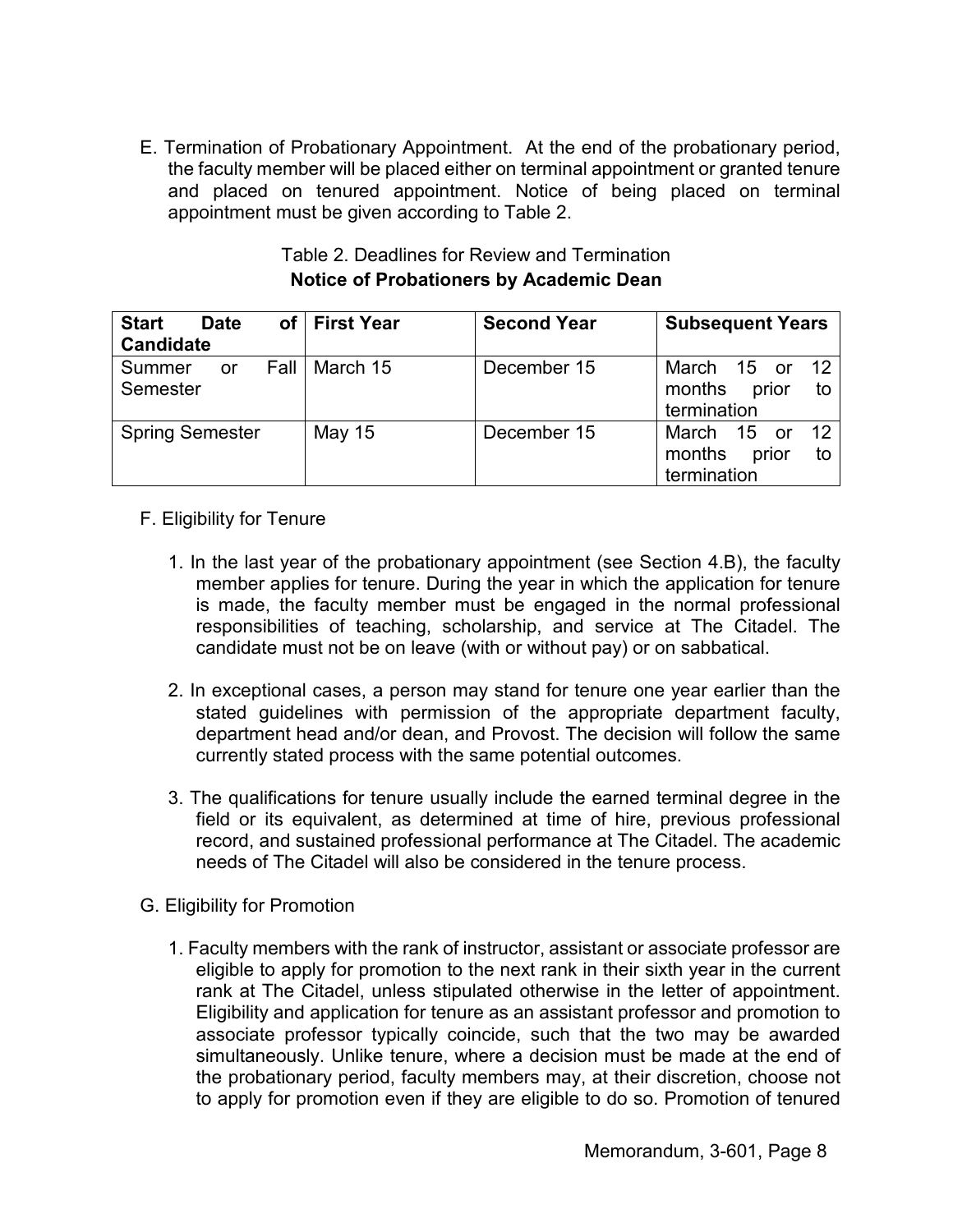or tenure-track faculty is based on professional development as a teacher and scholar in a specific discipline. Promotion of instructors is based on professional development in the areas of teaching and service.

- 2. In exceptional cases, a person may stand for promotion one year earlier than the stated guidelines with permission of the appropriate department faculty, department head and/or dean, and provost. The decision will follow the same currently stated process with the same potential outcomes.
- 3. During the year in which the application for promotion is made, the faculty member must be engaged in the normal professional responsibilities of teaching, scholarship, and service at The Citadel. The candidate must not be on leave (with or without pay) or on sabbatical.
- 4. Tenured or tenure-track faculty members who have been denied promotion will not be eligible to apply for promotion again for at least one full academic year. Instructors who have been denied promotion may remain for a terminal year of employment.
- H. Standards for Tenure and/or Promotion. Faculty members are assessed for tenure and promotion based on both departmental/school standards and college-wide standards in the areas of teaching, scholarly and professional activities, and service.
	- 1. Departmental/School Standards
		- a. Each school or department is required to have a clearly defined set of standards for tenure and promotion that reflect the unique requirement of that specific discipline. The Faculty Tenure and Promotion Committee (FTPC) maintains a SharePoint site with links to all current and previous departmental/school standards.
		- b. At least once every five years, the department/school must review these standards. If any changes are made to the document, then the new document must be approved by the Faculty Senate. In the case of standards that change during the period between tenure or promotion decisions, a faculty member will have the choice to use either the current standards or the standards that were in place at the time of the person's last tenure or promotion decision.
	- 2 College-wide Standards. In addition to departmental/school standards, FTPC will use *this policy* to assess each candidate's professional qualifications.
	- 3. Standards for Tenure as Assistant Professor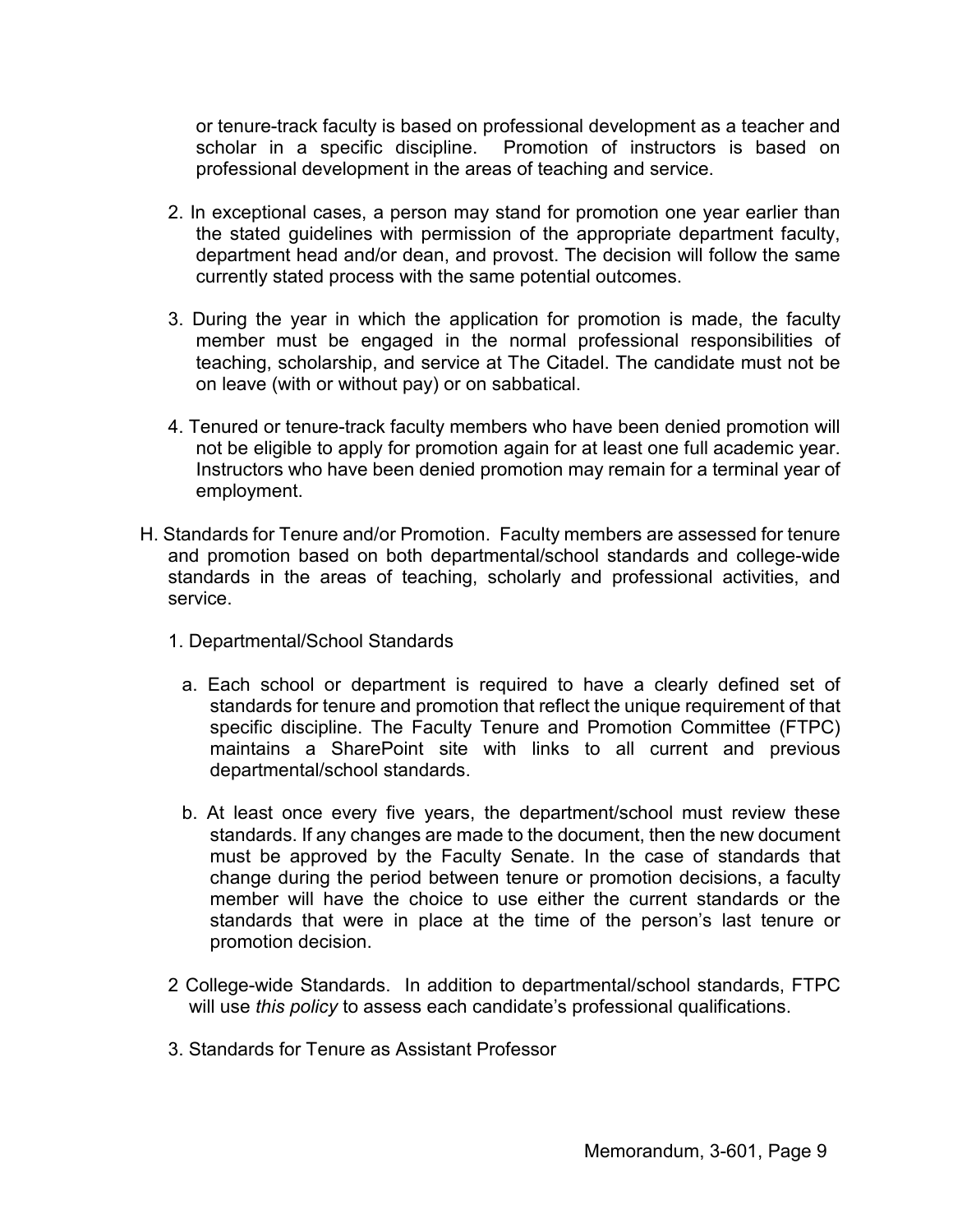- a. For tenure as an assistant professor, the Candidate must demonstrate mastery of one's area of expertise, effectiveness at conveying course material to students, and a willingness to help students understand course material.
- b. The Candidate must also show progress in the area of scholarship and professional activity. They must have clearly defined plans for the completion of projects underway and continued scholarly growth and development.
- c. The Candidate must be engaged in professional service to the department/school, College, students, and profession/community. Service to the department/school and College may include participation on committees and active sharing of duties and ideas with colleagues. Service to students may be demonstrated in a variety of ways in which the faculty member is involved professionally with students outside the classroom, such as academic advising, mentoring scholarly activities, coordinating a program, or serving as an advisor to a club or cadet company. Service to the profession may be demonstrated by participating actively in professional organizations. Service to the community may be demonstrated by providing educational workshops, professional services, and consultation, or serving as a board member within a professional capacity.
- 4. Standards for Tenure as Associate Professor. The college standards for tenure at the rank of associate professor for teaching and service are the same as for tenure at the rank of assistant professor. In scholarship, however, the Candidate must demonstrate continued mastery of the discipline through scholarly activity such as research; creative literary works; textbooks; grants for advanced study or research; peer-reviewed publications and/or presentations; participation in professional societies within the discipline; participation in conferences, seminars, and workshops; and other means of keeping abreast of developments in one's discipline.
- 5. Standards for Tenure as Professor. In addition to the requirement for tenure at the rank of associate professor, the candidate must present evidence showing a documented history of effective teaching and scholarly activities. The Candidate should also present evidence of leadership roles in scholarly and service activities. Examples of this include leadership in professional organizations; leadership at conferences, seminars, and workshops; mentorship to colleagues; mentoring students in scholarly activities; chairing committees; and in general, taking the lead in accepting and completing tasks. The Candidate should present clear and documented evidence of peerreviewed scholarly activity that is judged to be of importance to the discipline and is widely available.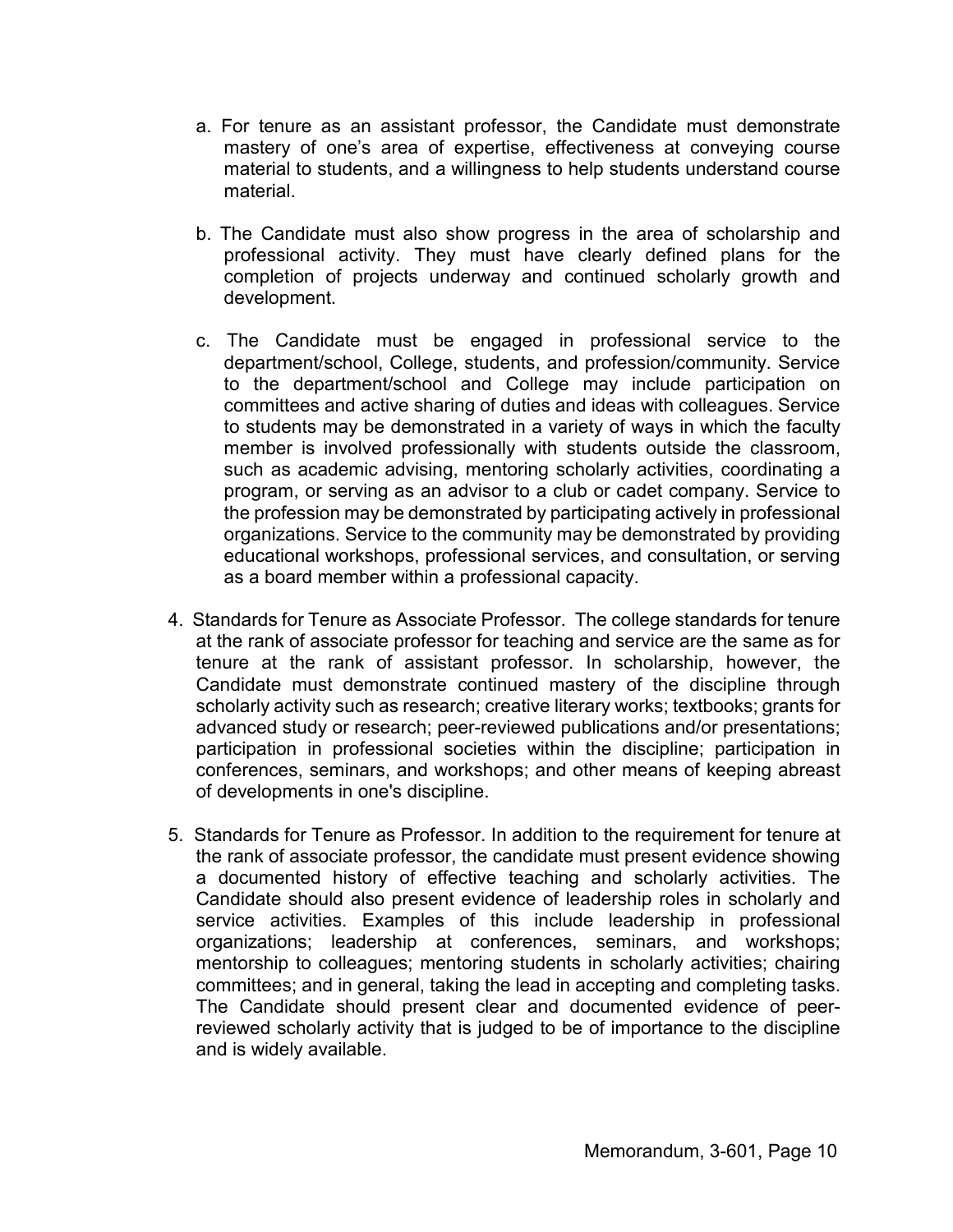- 6. College-wide Standards for Promotion. Once a tenure-track faculty member has been granted tenure and is eligible for promotion to the next academic rank, the standards at the next rank, as described in Section 4.H.4 or 4.H.5, will be used to assess the Candidate's eligibility for promotion. As one advances in academic rank, the Candidate is expected to increase in stature and leadership roles in the areas of teaching, scholarship, and service. Candidates for promotion to the position of senior instructor are expected to increase in stature and leadership roles in the areas of teaching and service.
- I. Timeline and Procedures for Review of Candidates for Probationary Review, Tenure, and Promotion
	- 1. For "Figure 1: A Pictorial Representation of The Probationary Review Process," see Annex B.
	- 2. For "Figure 2: A Pictorial Representation of The Tenure and/or Promotion Review Process," see Annex C.
	- 3. For "Timeline and Procedures for Review of Candidates for Probationary Reappointment, Tenure and/or Promotion," see Annex D.
	- 4. For "Instructions for Curriculum Vitae and Sample," see Annex E.

## **5. COMPLIANCE**

Any faculty member, whether tenured, tenure-track (probationary), or on contract (nonpermanent/adjunct) may terminate one's own employment or be terminated under certain circumstances.

- A. Termination by the Faculty Member. A faculty member may resign an appointment. A resignation will become effective at the end of an academic year, except for medical emergency or other extenuating circumstances. Notice of a resignation or retirement should be given in writing to the appropriate department head, Dean, or college official as early as possible so that arrangements can be made for a replacement.
- B. Staff Reduction for Financial Reasons. Under certain circumstances The Citadel can terminate a faculty member. These circumstances have been agreed to by both Faculty Senate and the Board of Visitors. A termination should happen at the end of an academic year. These circumstances include the following: demonstrated financial necessity; the discontinuation of programs, schools and/or departments for institutional reasons; and the mandatory reduction of force because the College cannot meet its contractual obligations. In such cases:
	- 1. Tenured faculty members are given 12 months' notice. Their positions will not be filled by a replacement until at least two years have elapsed, unless the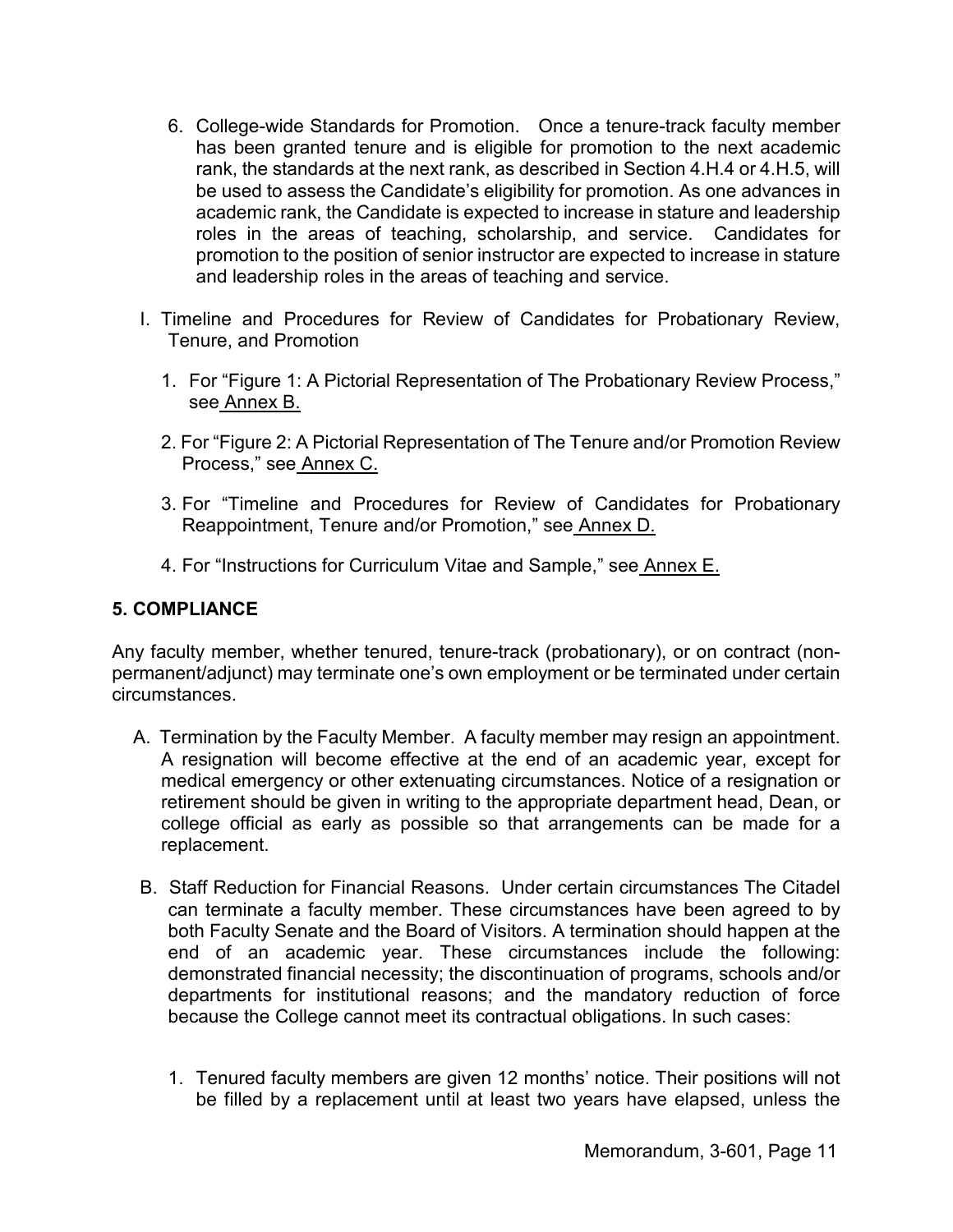faculty member in question has been offered reappointment and has refused it.

- 2. Tenure-track (probationary) faculty members may be terminated at any time. (before the end of the specified period or without the specified period of notice)
- 3. Temporary faculty members may be terminated at any time. (before the end of the contract period)
- C. Dismissal "For Cause" by the College. Dismissal "for cause" is defined as the removal or discharge of a tenured faculty member, a probationary faculty member before the end of the specified term of appointment or without the specified period of notice, or a faculty member on contract before the end of the contract period. A faculty member may be dismissed "for cause" from one's appointment at The Citadel for any of the following reasons: criminal activity, academic dishonesty or fraud, willful disregard for published policies and regulations of The Citadel, failure to perform or subpar performance of assigned faculty duties, prolonged inability for medical reasons to perform faculty duties, or violation of professional ethical standards, which includes the exploitation, harassment, or discrimination of students or colleagues. The aforementioned reasons must be related directly and substantially to the fitness of the faculty member in that person's professional capacity as a teacher or researcher. For "Procedures for Dismissal 'For Cause'," see Annex F.

# **6. NOTES**

A. Dates of Official Enactment and Amendments: Revised Memorandum 3-601 approved by the Provost and Dean of The Citadel on 31 August 2021.

Substantive changes made, 31 August 2021: Authorized the Provost to grant more than two years credit toward tenure for work at another institution; authorized the Provost, at the recommendation of the department head and dean, to grant more than two years credit toward tenure for work done at The Citadel as temporary faculty; incorporated the position of Senior Instructor into the document; added "related discipline" to school from where faculty can be chosen to augment a committee. Non-substantive changes made, August 28, 2021: Re-sequenced subparagraphs of definitions to get proper alphabetization and accommodate inclusion of new paragraph on Senior Instructor: clarifies how many faculty members are on T and P committees; clarifies the composition of a school committee in the absence of a department (e.g. Education) and spells out a school method of selecting a chair; addresses augmented committee composition where a department does not belong to a school (e.g. Leadership); clarifies that emeriti faculty are not eligible for any T and P committees; clarifies committee chairmanship for department and school committees; clarifies which administrators are proscribed from T and P committees; clarifies chairmanship for both departmental and school committees; clarifies the definition of peer review.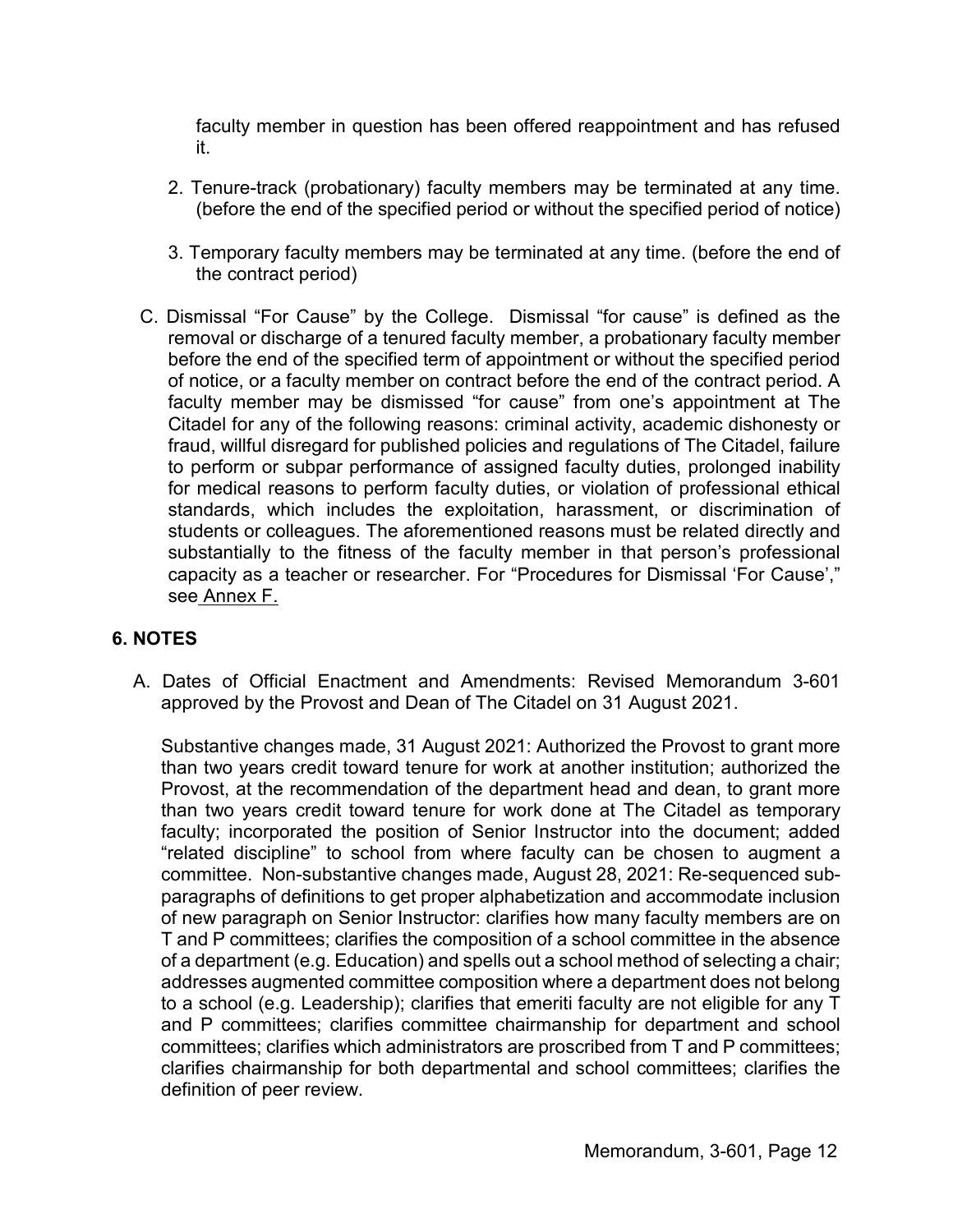Revised Memorandum 3-601 approved by the Provost and Dean of The Citadel on 12 December 2018.

Non-substantive changes made: 12 December 2018: Changed references to personal data sheet (PDS) to Annual Faculty Data Portfolio (FDP); changed references to Academic Board to Faculty Senate; Removed redundant verbiage concerning early promotion/tenure; updated Table of Contents.

Revised Memorandum 3-601 approved by the Provost and Dean of The Citadel on 3 October 2016.

Non-substantive changes made: 3 October 2016: revised dates on Annex C diagram and Annex D timeline. 26 September 2016: moved policy Table of Contents from Annex F to Annex A and re-aligned other annexes; added hyperlinks to Table of Contents; clarified FTPC members may not serve as outside members of departmental or school tenure and promotion committees in paragraphs 3E & 3G; clarified that departmental/school tenure and promotion committees must be composed of at least three senior tenured members of department/school in paragraph 3E, sub-paragraph 2; clarified school or department may include in their standards a procedure for reducing probationary period with addition of paragraph 4C, sub-paragraph 5; added applicants may apply for early promotion to paragraph 4G, subparagraph 1; removed community service not related to the discipline requirement from paragraph 4H, sub-paragraph 3c and Annex C, paragraph A4, subparagraph d, sub-paragraph 6); clarified dates in timelines of Annex C; added a fifth section to portfolio titled recommendations in Annex C, paragraph A, sub-paragraph 3; added Recommendations requirements to Annex C, paragraph A4, sub-paragraph e; clarified ballot submission procedures in Annex C, paragraph B3, sub-paragraph g; and added "abstain" to ballot votes on Annex C, paragraph B9.

B. Responsible Department**:** The Faculty Tenure and Promotion Committee and The Faculty Tenure and Promotion Appeals Committee

C. Responsible Official**:** Chair of the Faculty Tenure and Promotion Committee and the Chair of the Faculty Tenure and Promotion Appeals Committee

D. Cross References: College Regulations, 2021, Section I and II Faculty Manual , 2019, Section IV Faculty Tenure and Promotion Charter Faculty Tenure and Promotion Committee Bylaws

## **7. RESCISSION**

Original Memorandum 3-7, dated 12 November 2012, Memorandum 3-601, dated 7 January 2014, 26 September 2016, 3 October 2016, 12 December 2018 and any previous editions are rescinded.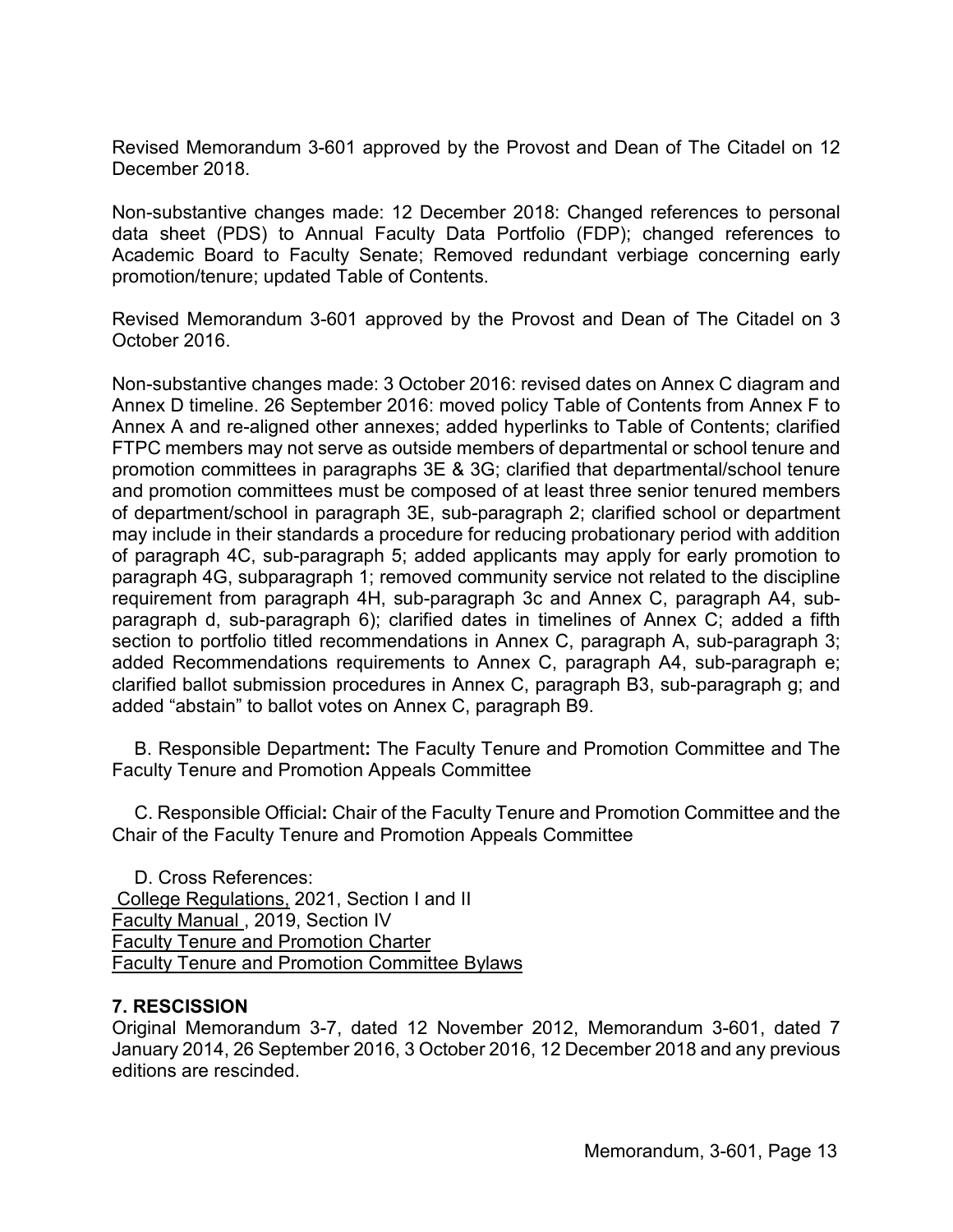## **8. REVIEW**

This document must be reviewed by the Faculty Tenure and Promotion Committee every two years or as needed. FOR THE PRESIDENT:

//signed,

Sug C Sla

Sally C. Selden, PhD, Provost and Dean of The Citadel Brigadier General, SCMU

Attachments:

Annex A, Table of Contents

Annex B, The Probationary Review Process

Annex C, The Tenure and/or Promotion Review Process

Annex D, Timeline and Procedures for Review of Candidates for Probationary

Reappointment, Tenure and/or Promotion

Annex E, Instructions for Curriculum Vitae and Sample

Annex F, Procedures for Dismissal "For Cause"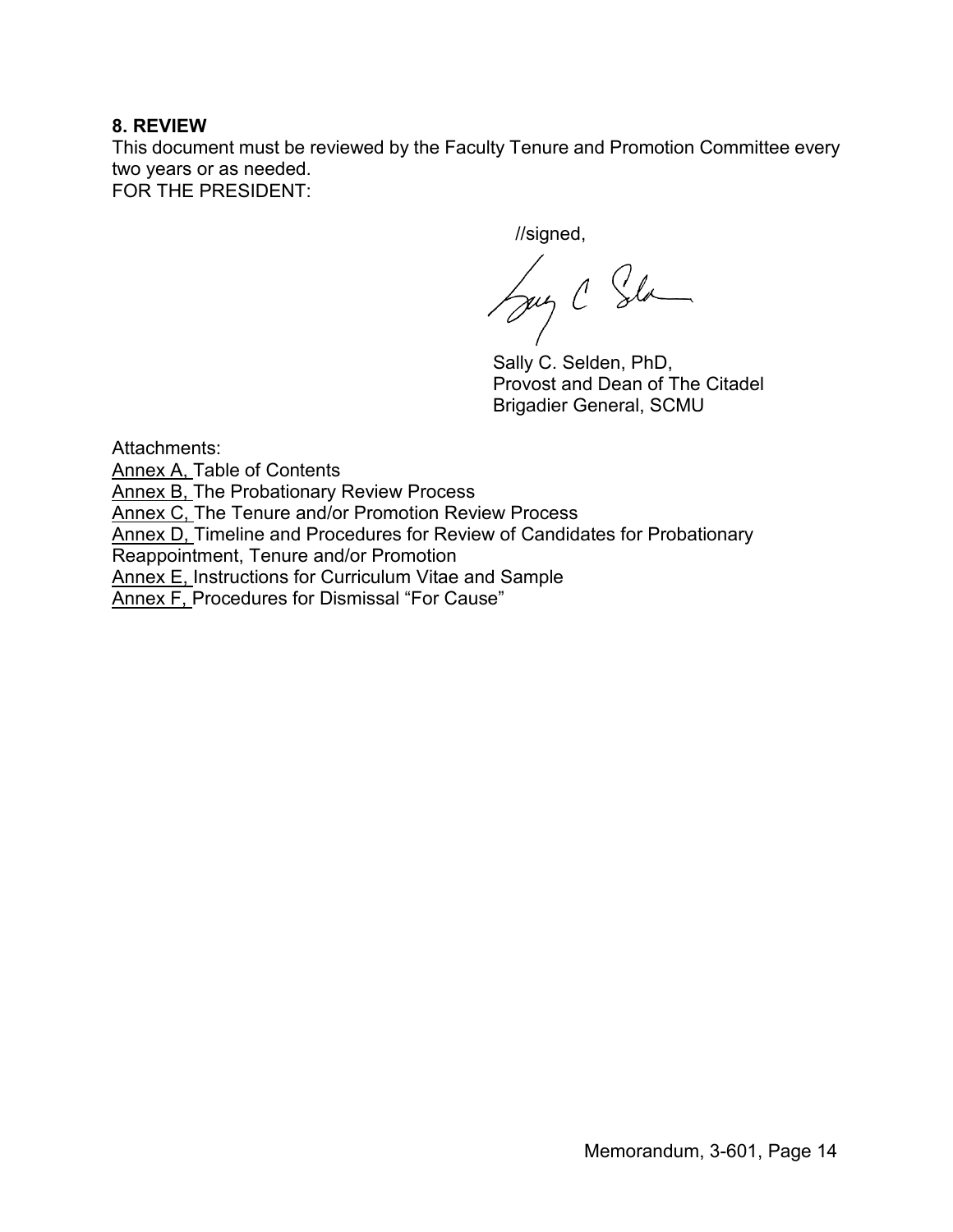# **ANNEX A Table of Contents**

| $\mathbf 1$ . |             | Purpose                |              |                  |                                 |                    |
|---------------|-------------|------------------------|--------------|------------------|---------------------------------|--------------------|
| 2.            |             | <b>Reference</b>       |              |                  |                                 |                    |
| 3.            |             |                        |              |                  |                                 | <b>Definitions</b> |
| $\mathbf{1}$  |             |                        |              |                  |                                 |                    |
| 4.            |             |                        | Policy       |                  |                                 |                    |
|               | A.          |                        |              |                  |                                 |                    |
|               | В.          |                        | Probationary |                  |                                 | Period             |
|               | $C_{\cdot}$ | <b>Reduction</b>       |              |                  | of <b>Exercise Probationary</b> | Appointment        |
|               |             |                        |              |                  |                                 |                    |
| 8             |             |                        |              |                  |                                 |                    |
|               | F.,         | Eligibility for Tenure |              |                  |                                 |                    |
|               | G.          | Eligibility            |              |                  | for                             | Promotion          |
| 9             |             |                        |              |                  |                                 |                    |
|               | 1.          | Departmental/School    |              | <b>Standards</b> |                                 |                    |
|               | 2.          | College-wide           | 9            | <b>Standards</b> |                                 |                    |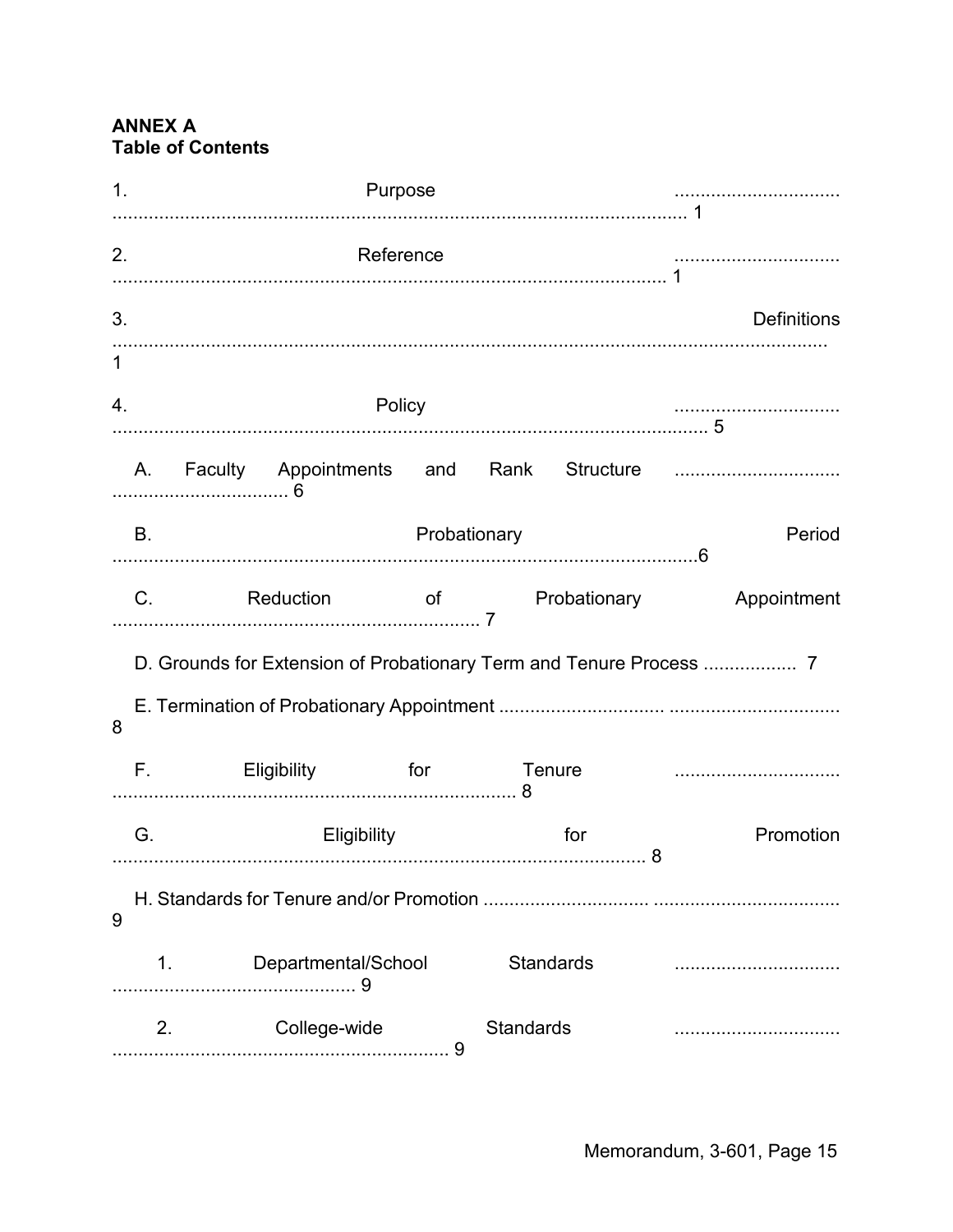|             | 3. | Standards for Tenure as Assistant                       |              |       |             |    | Professor       |
|-------------|----|---------------------------------------------------------|--------------|-------|-------------|----|-----------------|
| 10          |    |                                                         |              |       |             |    |                 |
| 10          |    |                                                         |              |       |             |    |                 |
| 10          |    |                                                         |              |       |             |    |                 |
|             |    | I. Timeline and Procedures for Review of Candidates for |              |       |             |    |                 |
| 11          |    |                                                         |              |       |             |    |                 |
| 5.          |    |                                                         |              |       |             |    | Compliance      |
| 11          |    |                                                         |              |       |             |    |                 |
| 11          |    |                                                         |              |       |             |    |                 |
| 11          |    |                                                         |              |       |             |    |                 |
| 6.          |    |                                                         | <b>Notes</b> |       |             |    |                 |
|             |    | A. Dates of Official Enactment and Amendments           |              |       |             |    | 12 <sup>2</sup> |
| В.          |    | Responsible                                             |              |       | Department  |    |                 |
| $C_{\cdot}$ |    |                                                         |              |       | Responsible |    | Official        |
| D.          |    |                                                         |              | Cross |             |    | References      |
| 7.          |    |                                                         | Rescission   |       |             | 13 |                 |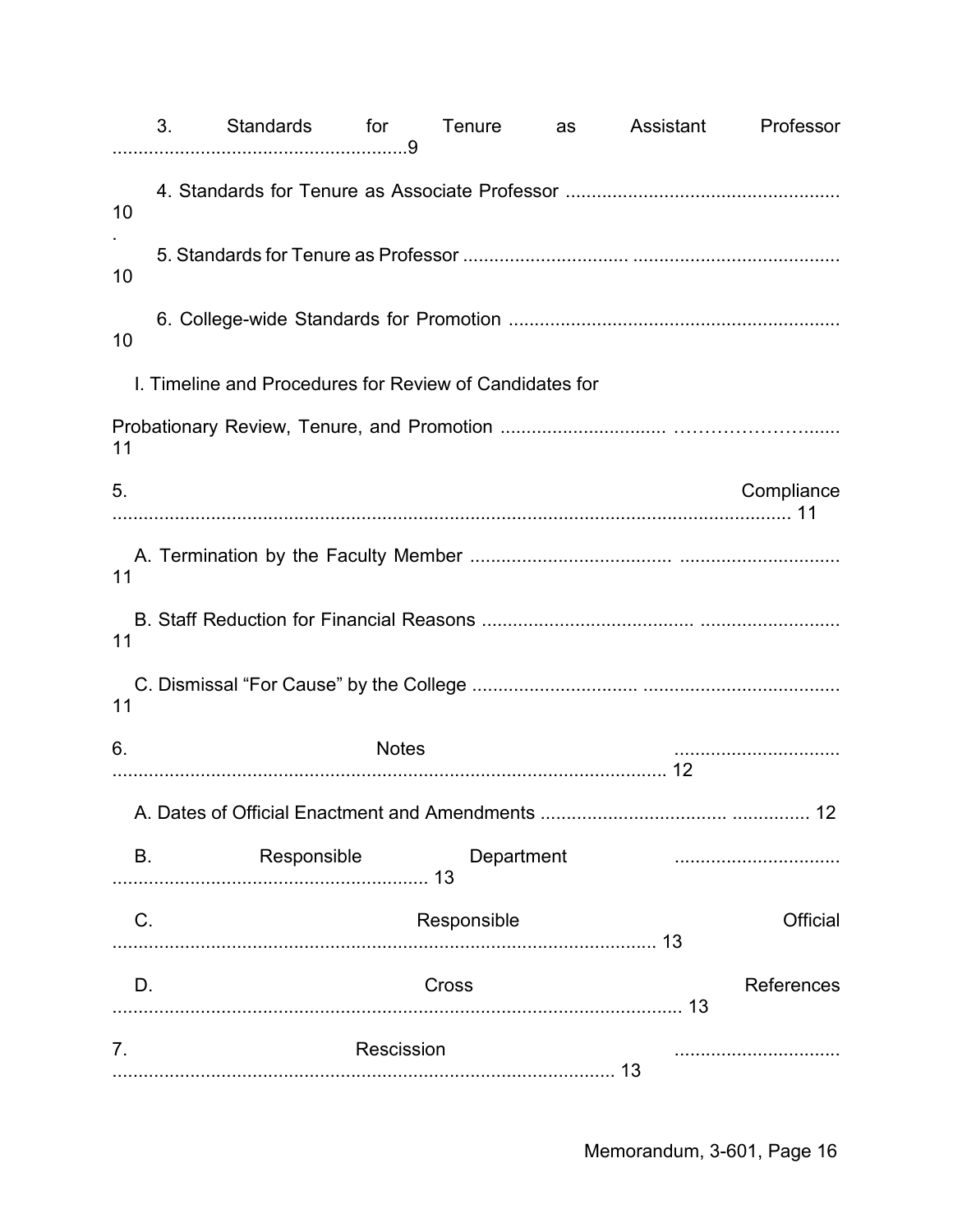| 8.          |                                                           |       |                     | <b>Review</b>  |
|-------------|-----------------------------------------------------------|-------|---------------------|----------------|
| 13          |                                                           |       |                     |                |
| Annex       | A:                                                        | Table | and the contract of | Contents       |
|             |                                                           |       |                     |                |
|             |                                                           |       |                     |                |
|             | Annex D: Timeline and Procedures for Review of Candidates |       |                     |                |
| A.          | Portfolio                                                 |       |                     |                |
| <b>B.</b>   | Review                                                    |       |                     | <b>Process</b> |
| $C_{\cdot}$ | Appeals                                                   |       |                     |                |
|             |                                                           |       |                     |                |
|             |                                                           |       |                     |                |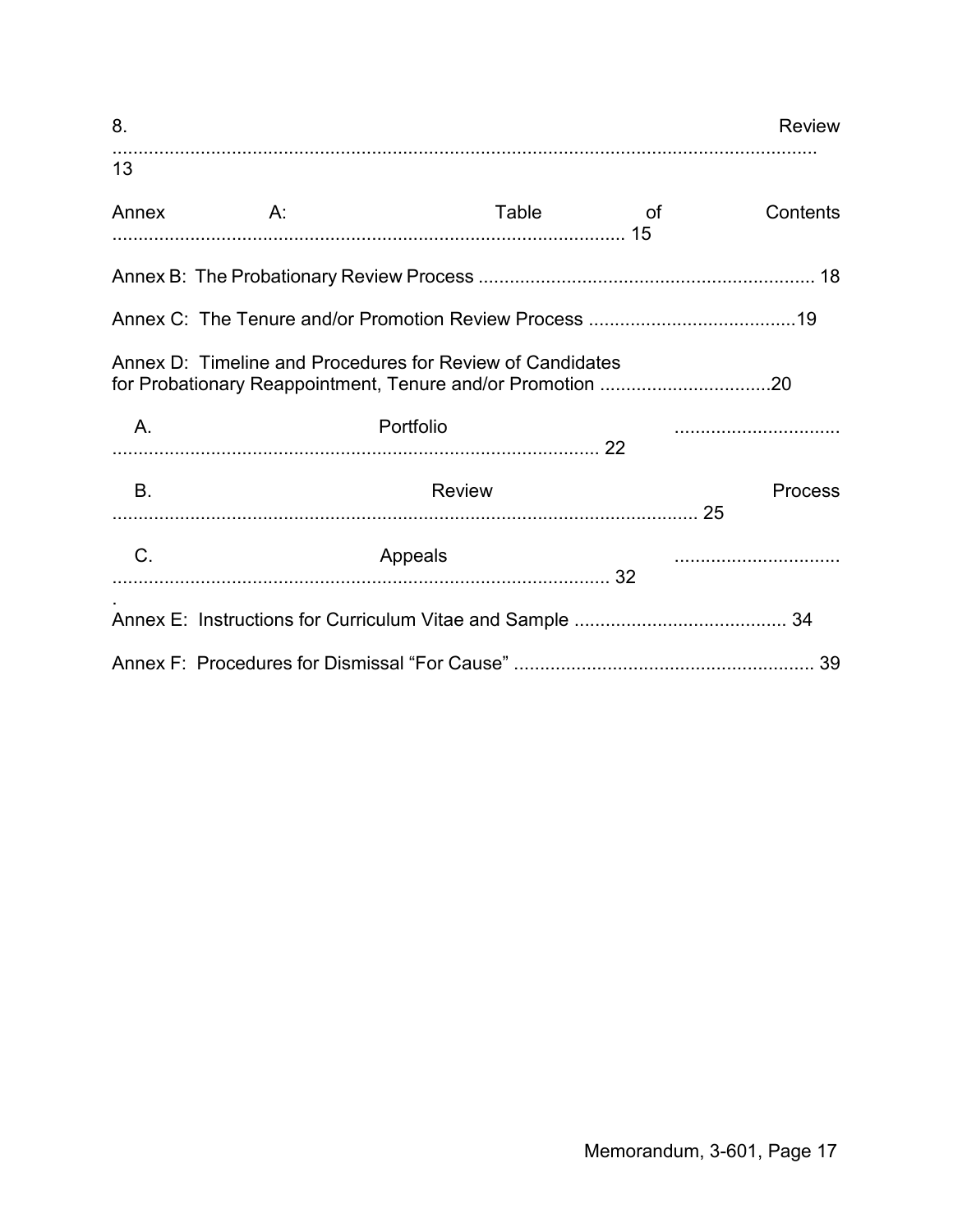## **Annex B The Probationary Review Process Figure 1: A Pictorial Representation of the Probationary Review Process**



Probationers should read the timeline described at Annex D, starting with September. This same timeline is shown in Figure 1, above.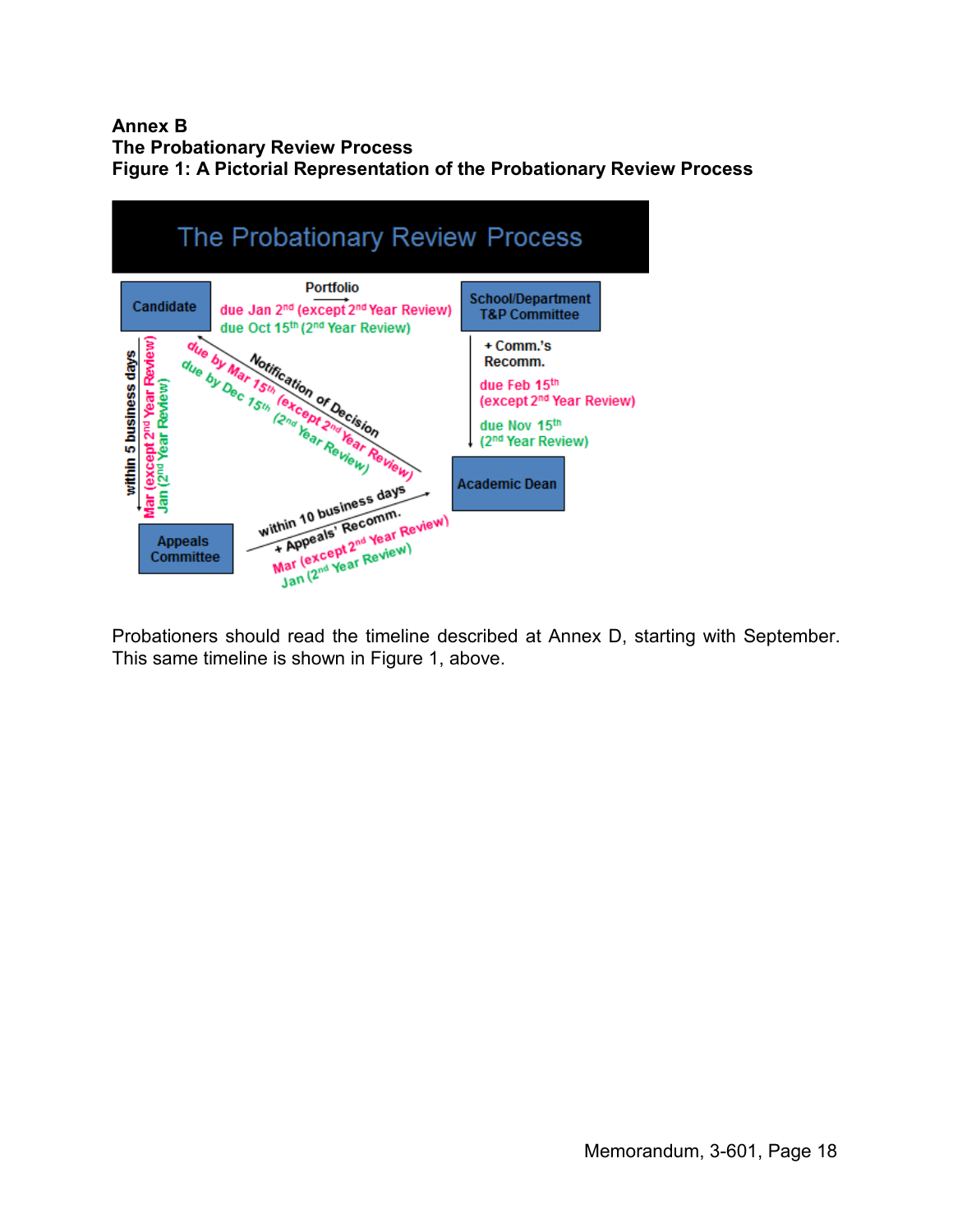## **ANNEX C The Tenure and/or Promotion Review Process Figure 2: A Pictorial Representation of the Tenure and/or Promotion Review Process**

Tenure and Promotion Candidates should read the timeline described at Annex D, starting with March 15th and proceeding through to April of the next academic year. The timeline for tenure and promotion is shown in Figure 2, above, and specific procedures are outlined at Annex D.

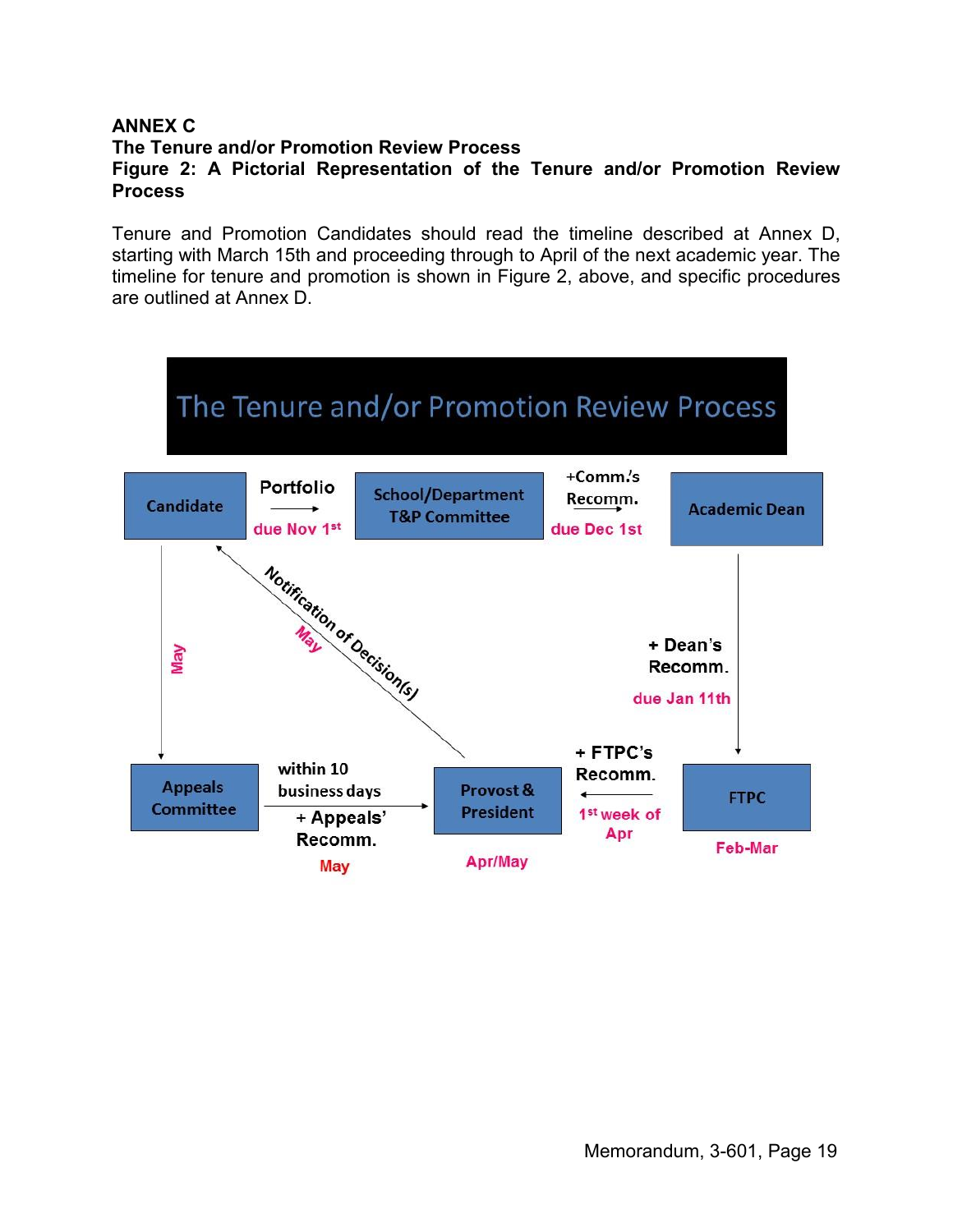## **ANNEX D**

## **Timeline and Procedures for Review of Candidates for Probationary Reappointment, Tenure and/or Promotion**

**(\*) Note:** Departments/Schools or Deans must conduct the review early in the specified month so as to allow time for a second review. The faculty member receiving a negative recommendation must request a second review, if desired, within five business days. The reviewing body must conduct the second review within ten business days of written request.

## **By March 15th**

Department Head notifies appropriate Academic Dean with Names of Candidates for Tenure and/or Promotion and Third Year Probationary Review and number of probationary reappointments for next academic year

## **After Spring Furlough**

FTPC holds campus-wide Informational Meeting on Tenure and Promotion process for next academic year's T&P Candidates

#### **Summer**

Candidates for Tenure and Promotion prepare electronic portfolio

## **Early Fall Semester**

FTPC holds campus-wide Informational Meeting on Probationary Reappointment, Tenure, and Promotion process

## **By October 15th**

Electronic portfolio for Second Year Probationers due

## **By November 1st**

Electronic portfolio for Tenure and Promotion Candidates due

## **October (due by November 15th) (\*)**

- Departmental/School Review of Second Year Probationer due
- Department/School Committee Members submit ballot on Probationer
- Department Head/School T&P Chair forwards recommendation of Probationer and copies of departmental/school ballots to Dean and Probationer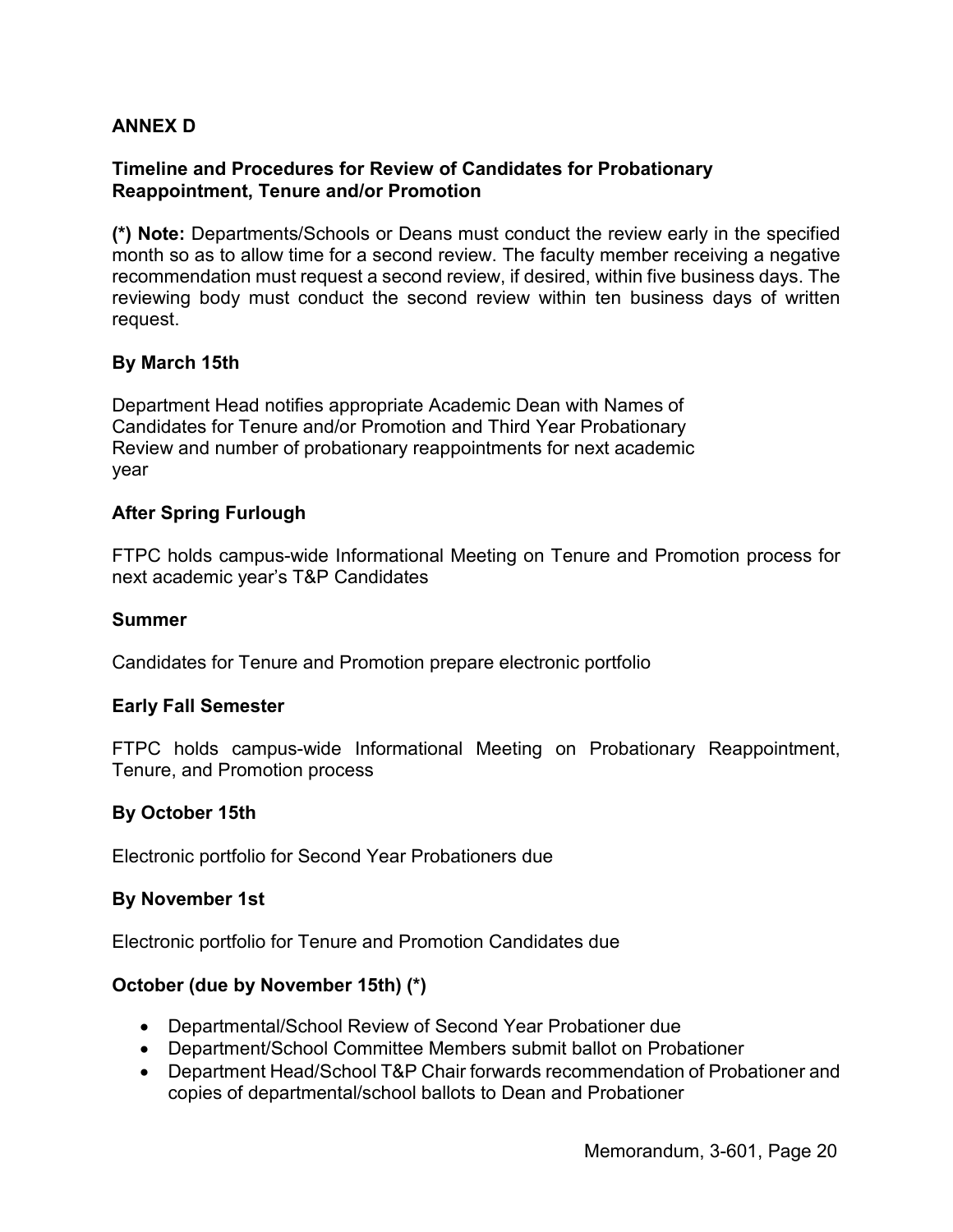# **November (due by December 1st) (\*)**

- Departmental/School Review of T&P Candidate due
- Department/School Committee Members submit ballot(s) on T&P Candidate
- Department Head/School T&P Chair forwards recommendation of T&P Candidate and copies of departmental/school ballots to Dean and Candidate

# **December (due by December 15th) (\*)**

Dean forwards copy of recommendation of Second Year Probationer to Department Head/School T&P Chair and the Probationer

## **December**

T&P Candidate uploads departmental/school ballots and recommendation of Department Head/School T&P Chair to the electronic portfolio

# **December (due by first day of classes for spring semester of the SCCC) (\*)**

- Dean submits recommendation of T&P Candidate to Provost, FTPC,
- Department Head/School T&P Chair, and Candidate. In the case of a candidate for promotion to Senior Instructor, the Dean renders a final decision.

# **By January 2nd**

Electronic portfolio for First, Third, Fourth, and Fifth Year Probationers due

## **January (due by January 11th)**

T&P Candidate uploads the Dean's recommendation to the electronic portfolio

# **January-February (due by February 15th) (\*)**

- Departmental/School Review of Probationer (except Second Year Probationer)
- Department/School Committee Members submit ballot on Probationer
- Department Head/School T&P Chair forwards recommendation of Probationer and copies of departmental/school ballots to Dean and Probationer

## **February-March**

- FTPC reviews each T&P Candidate's portfolio
- FTPC Chair e-mails T&P Candidate, Department Head/School Chair, or Dean with any questions

# **February-March (due by March 15th) (\*)**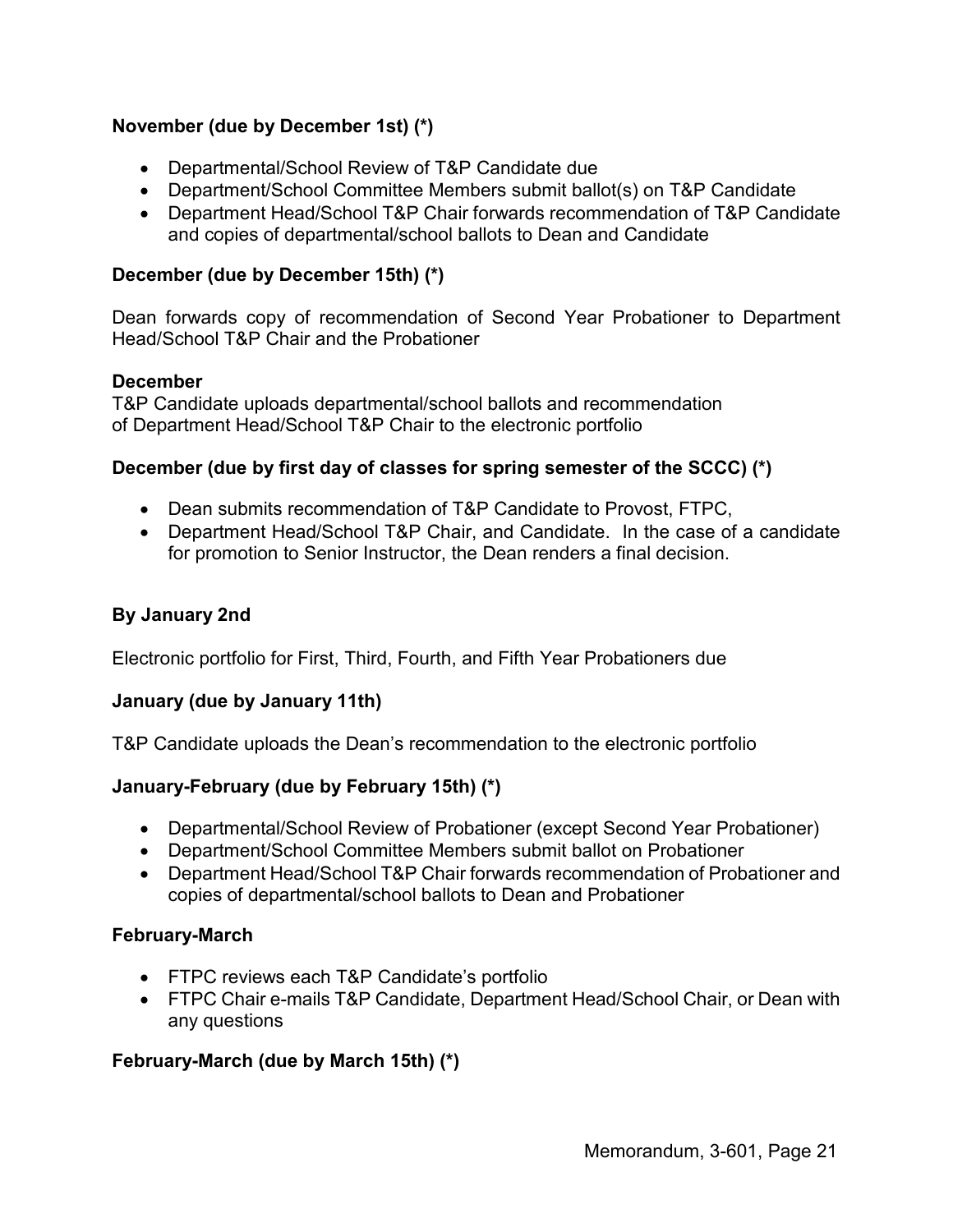- Dean reviews Probationer and forwards copy of recommendation of Probationer (except Second Year Probationer) to Department Head/School T&P Chair and the Probationer
- Last week in March or first week in April
- FTPC Members submit ballot(s)

## **April (due by April 7th) (\*)**

- FTPC Chair forwards recommendation of committee and copies of ballots to **Candidate**
- FTPC, if requested, holds a second review for any Candidate who received a negative recommendation
- FTPC Chair submits report with recommendations and copies of ballots to the Provost
- The Provost discusses recommendations with the President

## **May and Summer**

- The Provost notifies each Candidate of decision by the end of year Faculty Meeting
- Denied Candidates can appeal
- Appeals Committee convenes to address filed appeals
- Appeals Committee Members submit ballot
- Appeals Chair submits recommendation to the President or BOV
- Appeals Chair meets with the President or BOV to discuss recommendation
- The President or BOV notifies Candidate of decision

# A. Portfolio

1. Content of Portfolio. Written evidence in support of the candidate's application for tenure and/or promotion is provided in a portfolio. The portfolio is an expanded version of the Annual Faculty Data Portfolio (FDP), supplemented with exhibits, which the candidate has been submitting since the time of hire. The contents of the portfolio are defined by the action sought, as described below:

a. Probationary Reappointment. The portfolio should cover the candidate's career at The Citadel since time of hire (first year review) or last review (second, fourth, and fifth year reviews). The document for the third-year review should address the entire period of employment at The Citadel.

b. Tenure. For tenure, the contents should cover the candidate's career at The Citadel since the time of hire, although achievements that occurred before the time of hire (such as the publication of research or the awarding of a grant) may be included as well.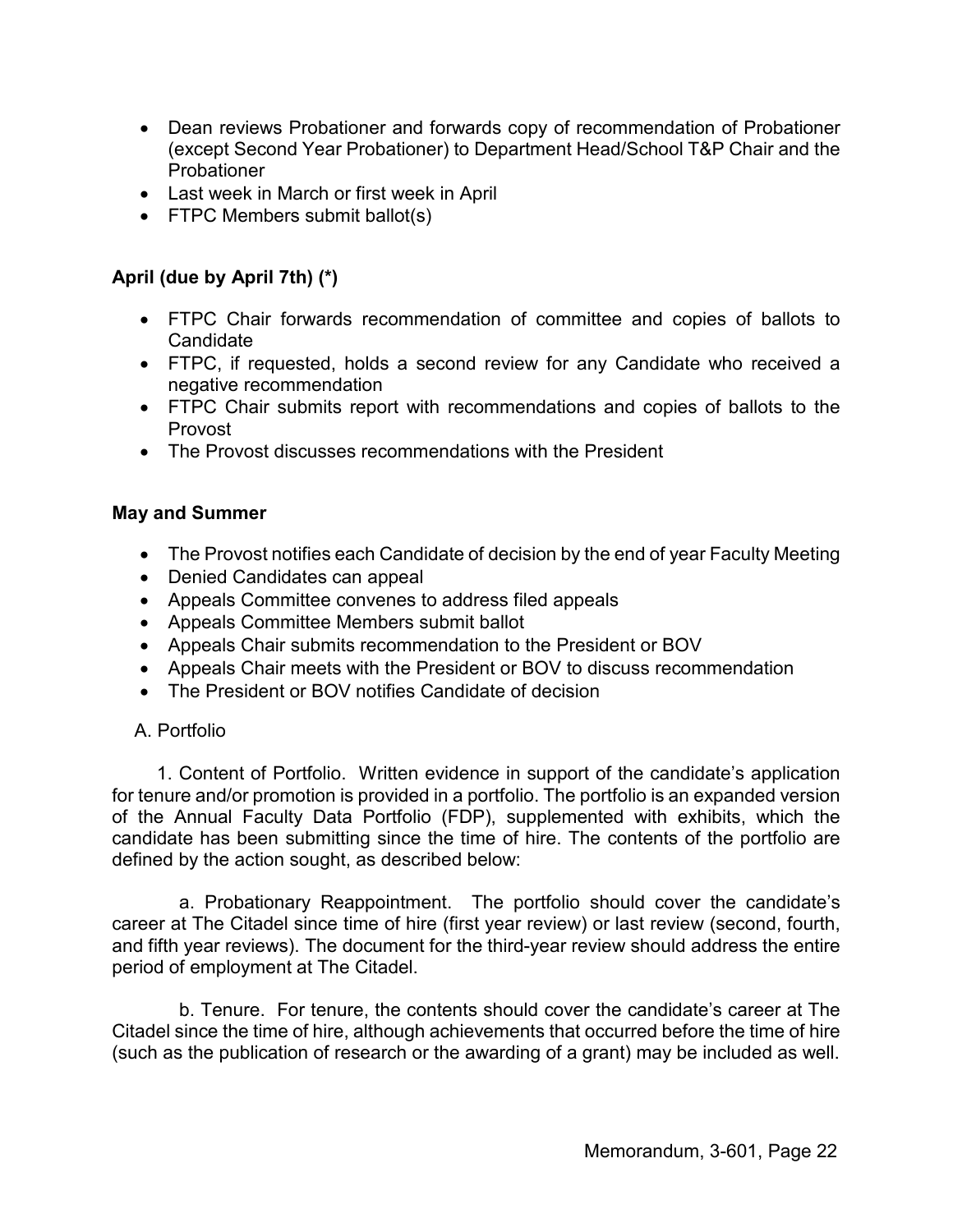c. Promotion. For promotion, the portfolio should cover the candidate's career at The Citadel since the time of the last personnel action.

2. Submission of Portfolio. The portfolio should be submitted electronically through the means established by the FTPC. The candidate should, of course, make back-up copies, both electronic and in hard copy, in case something should happen to the eportfolio.

3. Organization of Portfolio. The portfolio should be organized into five general sections: Introduction, Teaching, Scholarship, Service, and Recommendations. The organization of each section, one's assessment of the accomplishments in each area, and one's development in each area are indicators of the candidate's ability as a teacherscholar.

a. Introduction. The candidate should include the indicated items in this section:

1) The letter of appointment from the Provost with **confidential information redacted** (for faculty applying for tenure and/or promotion to associate professor).

2) The letter of promotion from the Provost with confidential information redacted (for Associate Professors applying for the rank of Professor).

3) A *curriculum vitae* (CV) covering the candidate's entire professional career. The *vitae* should clearly indicate the nature of publications and conference presentations: whether an item was peer-reviewed, solicited, etc. A sample CV is provided in Annex E.

4) A narrative summary no longer than ten pages covering the period of review and addressing the candidate's work in teaching, scholarship, and service.

b. Teaching. The teaching section of the portfolio should include the following supporting evidence:

1) A statement defining the number of courses taught or contact hours required of the candidate for each semester.

2) Representative course materials, which may include the following items:

a) Syllabi

b) Student Assignments

c*)* Examinations *(graded\* and/or ungraded)*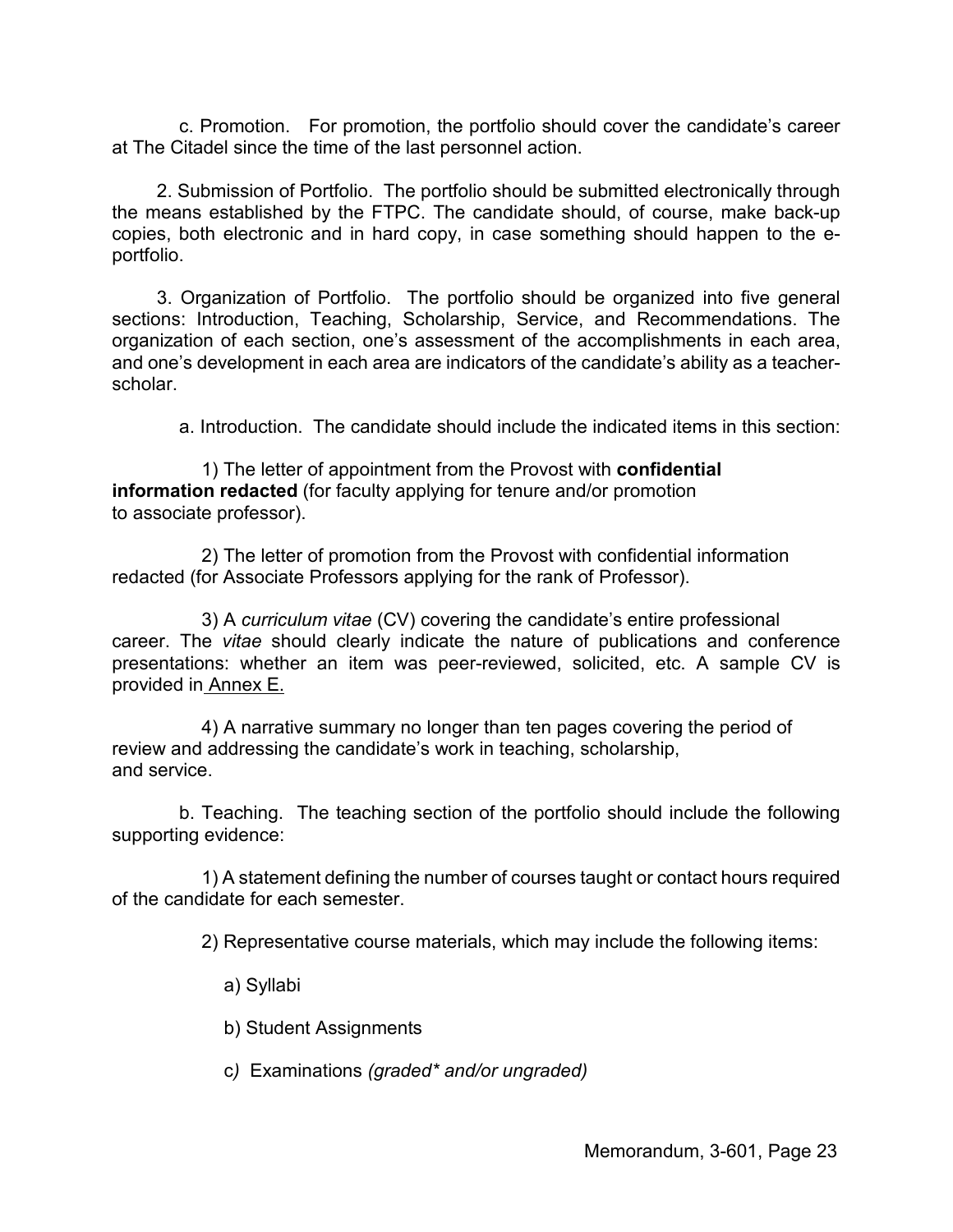d) Papers *(graded\* and/or ungraded)*

e) Instructional materials (lecture notes, handouts, etc.)

\*Note: Per FERPA, confidential information must be redacted from any submitted and graded examinations or papers.

3) All peer evaluations / reports of classroom visits conducted during the period of review.

4) Student evaluations for each course in each semester since the last review for annual probationary review. For third year probationary review, tenure, and promotion, student evaluations for each course in each semester since being hired at The Citadel or for the previous five years, whichever is shorter.

c. Scholarship. The scholarship section of the portfolio should include the ollowing

supporting evidence:

1) Copies of publications

2) Copies of conference proceedings and/or papers presented

3) Copies of research accepted for publication but not yet in print along with letter of acceptance or notification

4) If required by departmental/school standards, copies of funded and unfunded grants with dollar amounts shown

d. Service. The service section of the portfolio should include the following supporting *evidence* as available, with any confidential information redacted*:* 

1) Evidence of work on departmental/school committees

2) Evidence of work on college-wide committees

3) Evidence of work on special college projects

4) Evidence of service to students

5) Evidence of service to the profession and/or in one's area of scholarly expertise.

6) Evidence of service to the local community in professional capacities.

e. Recommendations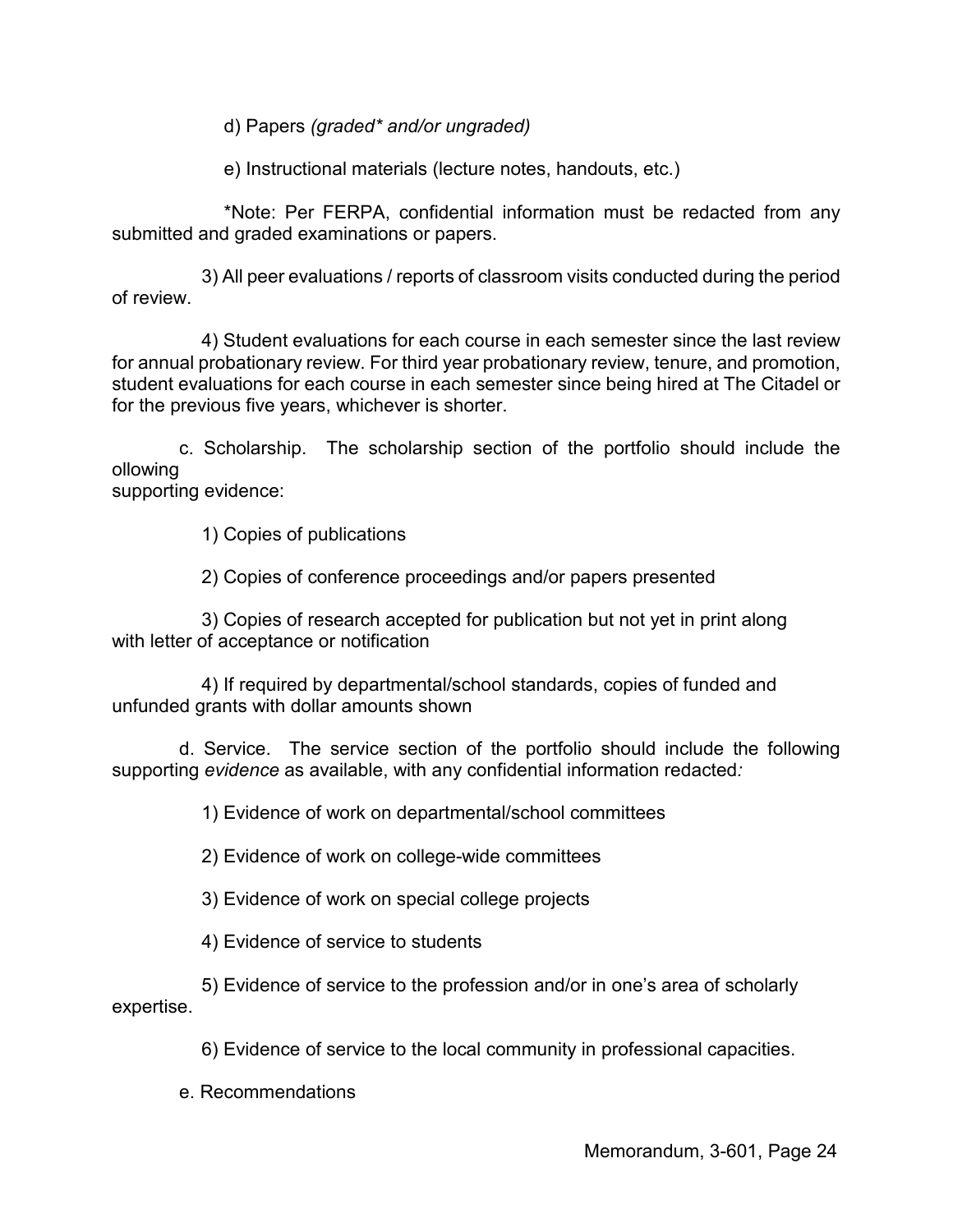1) Annual Evaluations from Dean and Department Head/School Committee Chair

2) Peer Evaluations per Department/School Standards

3) Department/School Committee Ballots from each year for Probationary **Faculty** 

4) Tenure and Promotion Recommendations from Department/School and Dean

B. Review Process

1. Review Process for Probationary Reappointment. Throughout the probationary period, the faculty member is evaluated by the following groups and individuals: the Departmental/School T&P Committee, the Department Head/School T&P Committee Chair, and appropriate Dean. Reviews occur each year according to Table 2 in Memorandum 3-601, Section 4.E.

Evaluation for probationary reappointment is initiated by the department head/dean, who will request that the probationer prepare a portfolio, as described in Section A of *this Annex*. The portfolio should reflect the individual's professional growth during the probationary period.

Following careful review of the submitted portfolio, the Departmental/School T&P Committee for probationary reappointment will meet with the probationer to discuss the record and progress towards tenure. Each committee member submits a ballot as described in Section B.3 of *this Annex* to the department head/school T&P chair. In addition, each ballot and the department head's/school T&P committee chair's recommendation (Section B.4 of *this Annex*) should include a description of the candidate's strengths, weaknesses, and remedies in the areas of teaching, scholarship, and service. This data will chronicle the faculty member's progress toward earning tenure, with each subsequent recommendation addressing how the faculty member has responded to suggestions from the department's/ school's previous recommendations.

The review and recommendation at the end of the probationer's third year should address the entire period of employment. It should carefully assess whether or not the probationer is on track to receive tenure. This review should be conducted with all the seriousness and attention to detail of a review for tenure. A probationer who is clearly not on track to receive tenure should not be recommended for a fourth year of probation.

The department head/school T&P chair and at least one committee member count the ballots of the committee. When there is agreement between the departmental/school T&P committee and the chair, the chair will write the recommendation and forward it along with the ballots to the appropriate Dean and Candidate. When the Departmental/School T&P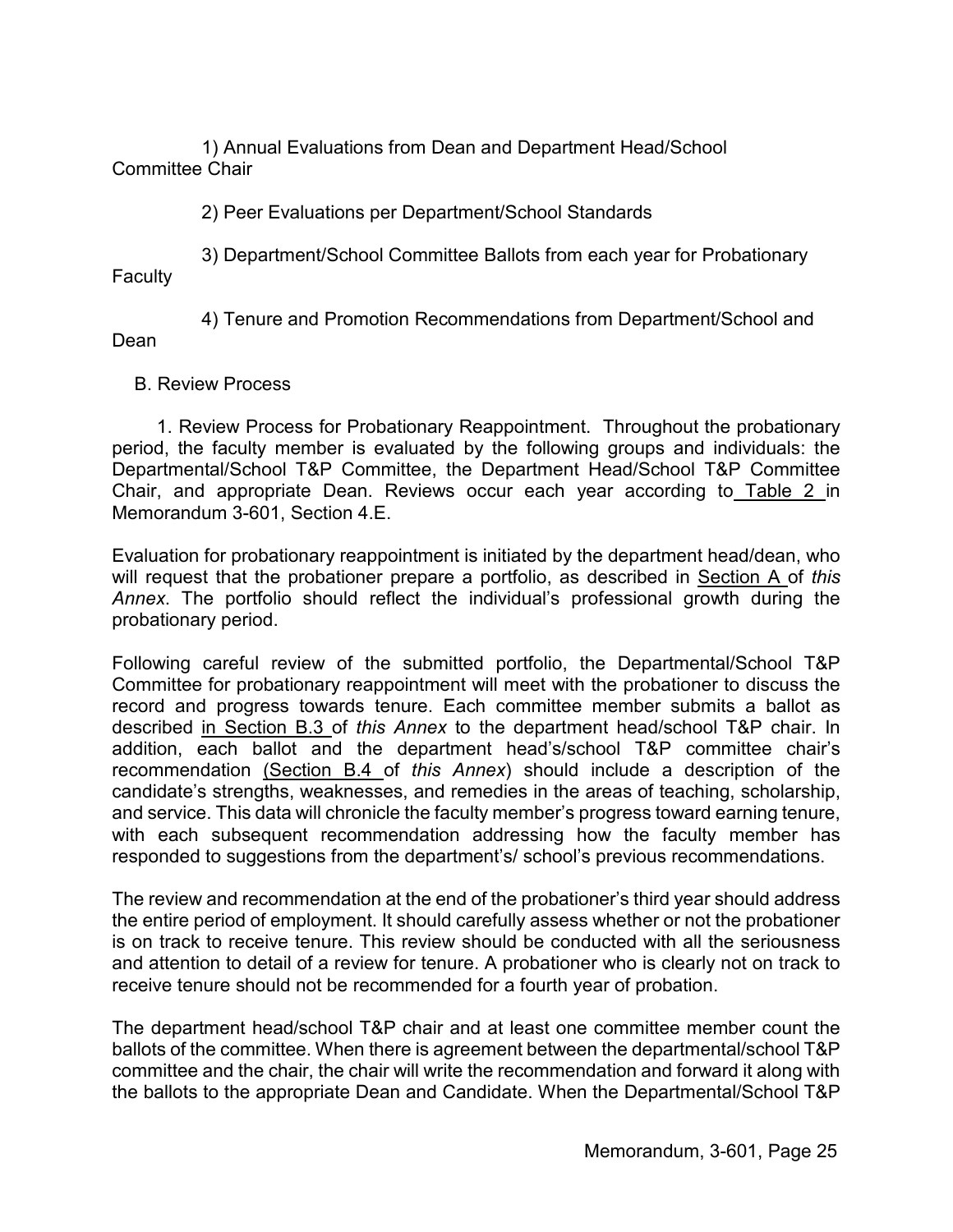committee and department head/school chair do not agree, the committee will select a member to write the recommendation. The department head/school chair will write a separate recommendation. Both recommendations will be forwarded along with all submitted ballots to the appropriate Dean. The candidate will also receive copies of all of the aforementioned documents.

If the Departmental/School T&P Committee votes against the probationer's renewal, the probationer may request a second review. See Section B.7 of *this Annex* for details on a second review.

The appropriate academic dean makes the final decision regarding the probationary reappointment and subsequently informs the probationer and the department/school.

The probationer has the right to appeal following a decision of non-renewal. See Section C of *this Annex* for details on appeals.

The appropriate academic dean will maintain a file of the department's/school's annual analyses and recommendations, ballots, and final actions for each probationary review of each probationer.

2. Departmental/School Review for Tenure and/or Promotion. In the fall of the year of application for tenure and/or promotion, the Candidate submits a portfolio to departmental/school tenure and promotion (T&P) Committee. If the department head is the Candidate for promotion, then the establishment of the promotion committee and its operation follow the process prescribed for Schools in Memorandum 3-601, Section 3.E.

The assessment of each tenure case must include an open discussion between the candidate and the departmental/school T&P committee. Following careful review of the portfolio, each committee member submits a ballot in accordance with Section B.3 of *this Annex* to the department head/school T&P committee chair.

*The department head/school T&P chair and at least one committee member count the ballots of the committee. When there is agreement between the departmental/school T&P committee and the chair, the chair will write the recommendation and forward it along with the ballots to the appropriate Dean and Candidate. The recommendation is written as described in Section B.4 of this Annex*.

When the departmental/school T&P committee and department head/school chair do not agree, the committee will select a member to write the recommendation. The department head/school committee chair will write a separate recommendation. Both recommendations will be forwarded along with all submitted ballots to the appropriate Dean and the Candidate. If the Departmental/School T&P Committee has voted against the tenure and/or promotion of a candidate, the candidate may request a second review of the case by the Departmental/School T&P Committee. See Section B.7 of *this Annex* for details on a second review.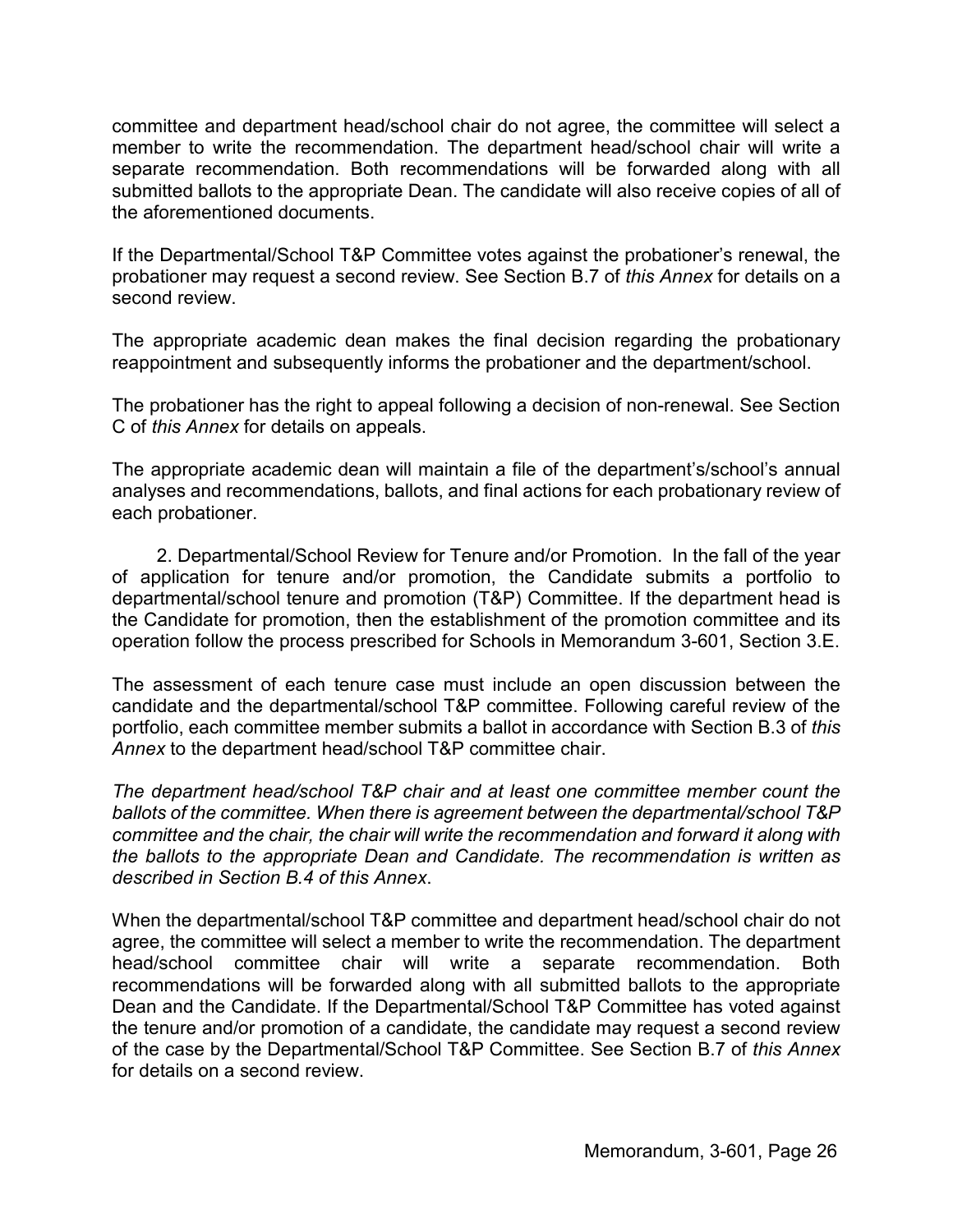The Departmental/School Review must be completed by the end of the fall semester. The department head/school T&P chair will submit all physical documentation provided by the candidate to the appropriate academic Dean.

3. Ballots (Departmental/School T&P Committee and FTPC). Each Committee Member, except for the department head, submits a confidential and anonymous written, typed ballot to the Chair of the Committee. Faculty members are only allowed to review candidates at one level in the process, as stipulated below.

a. The departmental/school representative to the FTPC votes at the Department/School level and abstains from voting on the FTPC.

b. The department head abstains from voting, since this individual will be writing the recommendation of the candidate for probationary reappointment, tenure, or promotion. The department head will provide his/her endorsement of the Candidate in the recommendation that will accompany the departmental ballots. See Section B.4 of *this Annex* for details on the recommendation.

c. The school committee chair, just like other members of the school, writes an individual ballot. This person will refrain from including an evaluation of the candidate in the written recommendation described in Section B.4 of *this Annex*. The same will be true whenever a faculty member in a department is serving in place of the department head on the departmental T&P committee.

d. Since the recommendation from the Chair of FTPC (see Section B.6 of *this Annex*) will only include a tally of the votes and a positive or negative conclusion based on the votes of each FTPC member for tenure and/or promotion, then the Chair is eligible to vote on each candidate, except for those from his/her own department/school.

e. When a Candidate applies concurrently for both tenure and promotion, one ballot is cast for tenure and another for promotion. The ballots must be clearly labeled.

f. The ballot must contain a well-reasoned, professional assessment of the Candidate's qualifications for tenure or promotion and a rationale for supporting or not supporting the candidate. The qualifications must address the Candidate's professional status with regard to teaching, scholarly activity, and service.

g. A committee member may submit ballots electronically to the committee (departmental/school or FTPC) chair or direct the chair as to how to cast ballots for him or her if unforeseen circumstances prevent the committee member from attending a scheduled meeting of the departmental/school committee or the FTPC.

4. Recommendation (Department Head/School T&P Committee Chair and Dean)

# **Table 3. Table of Authorities for Recommendations Based on Application**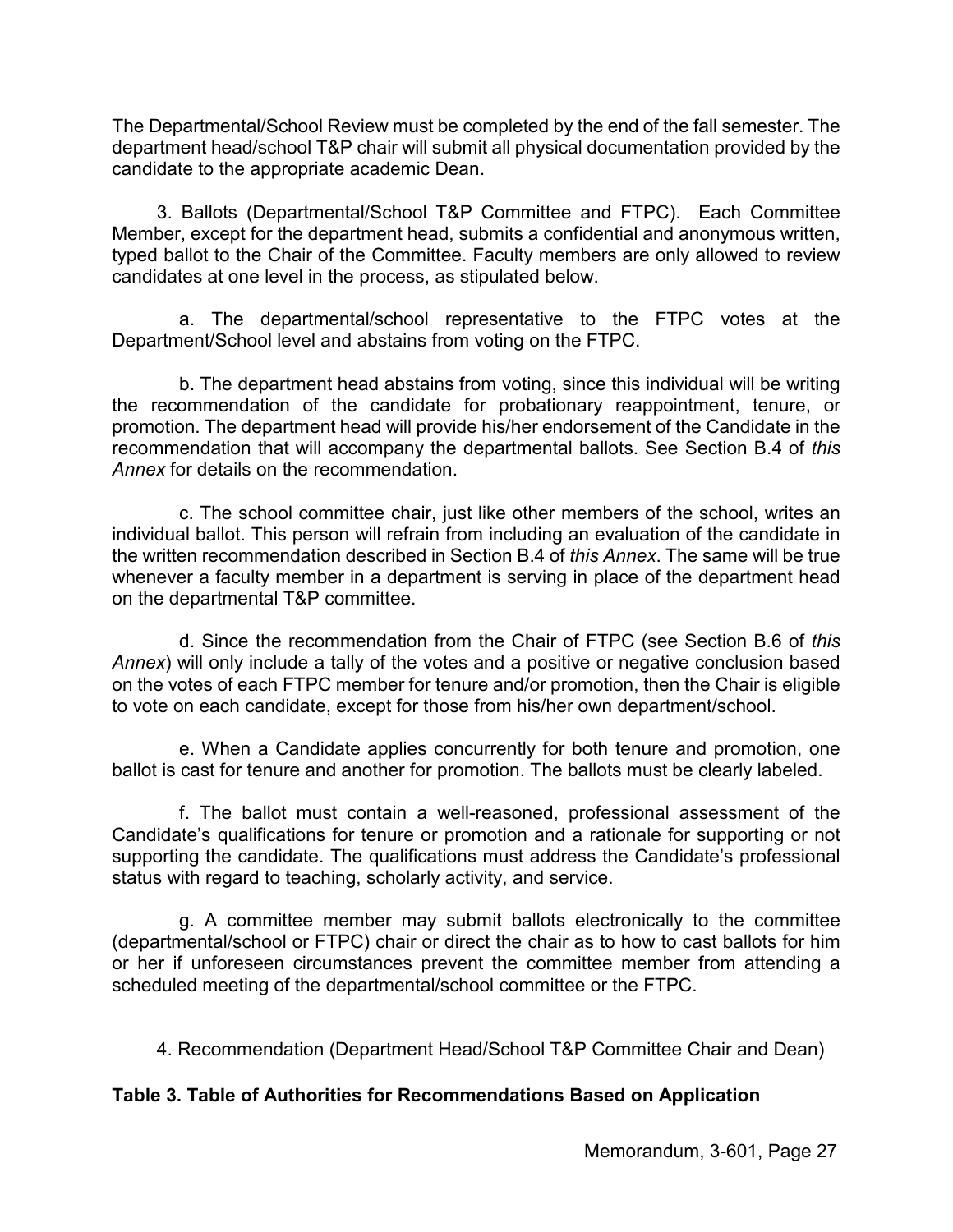| <b>Application</b>         | Original               | <b>Next</b><br><b>Higher</b> | <b>Next Most Higher</b> |
|----------------------------|------------------------|------------------------------|-------------------------|
|                            | Recommender            | <b>Authority</b>             | <b>Authority</b>        |
| Probationary               | Department             | Dean                         | Not Applicable          |
| Reappointment              | Head/School T&P        |                              |                         |
| Tenure                     | Department             | Dean                         | <b>FTPC</b>             |
|                            | head/School<br>T&P     |                              |                         |
|                            | <b>Committee Chair</b> |                              |                         |
| <b>Promotion to Senior</b> | Department             | Dean                         | Not applicable          |
| Instructor                 | Head/School T&P        |                              |                         |
|                            | <b>Committee Chair</b> |                              |                         |
| Promotion<br>to            | Department             | Dean                         | <b>FTPC</b>             |
| Associate Professor        | Head/School<br>T&P     |                              |                         |
| or Professor               | <b>Committee Chair</b> |                              |                         |

Recommendations to the next higher authority (Table 3) must include the following items, as appropriate:

a. The full name of each committee member (to be done by department head/school T&P chair).

b. An explanation of the expected workload of the candidate: average course load per semester; course releases for graduate courses, practicum, research, or internships; advisee load, any administrative requirements, etc.

c. A well-reasoned, professional assessment of the candidate's qualifications in the areas of teaching, scholarship, and service (to be done by department head).

d. A rationale for the recommendation; the rationale must address the evidence that has most influenced the recommendation (to be done by department head).

e. A description of the review process followed by the committee (to be done by department head/school T&P committee chair). One recommendation is written for probationary reappointment. Separate recommendations are written for tenure and promotion. All members of the Departmental/School T&P Committee are required to sign the committee's recommendation(s) of the candidate for probationary reappointment, tenure, and promotion in order to ensure that the consensus vote was accurately represented.

5. Dean's Review for Probationary Reappointment, Tenure, and Promotion. The Dean carefully reviews the candidate's submitted portfolio, the departmental/school ballots, and the department head's/school committee chair's recommendation. For probationary reappointment, the Dean makes the final decision and informs the probationer, department head/school T&P chair, and Provost of the decision in writing as described in Section B.4 of *this Annex*. For tenure and/or promotion to associate professor or professor, the Dean submits a written recommendation (see Section B.4 of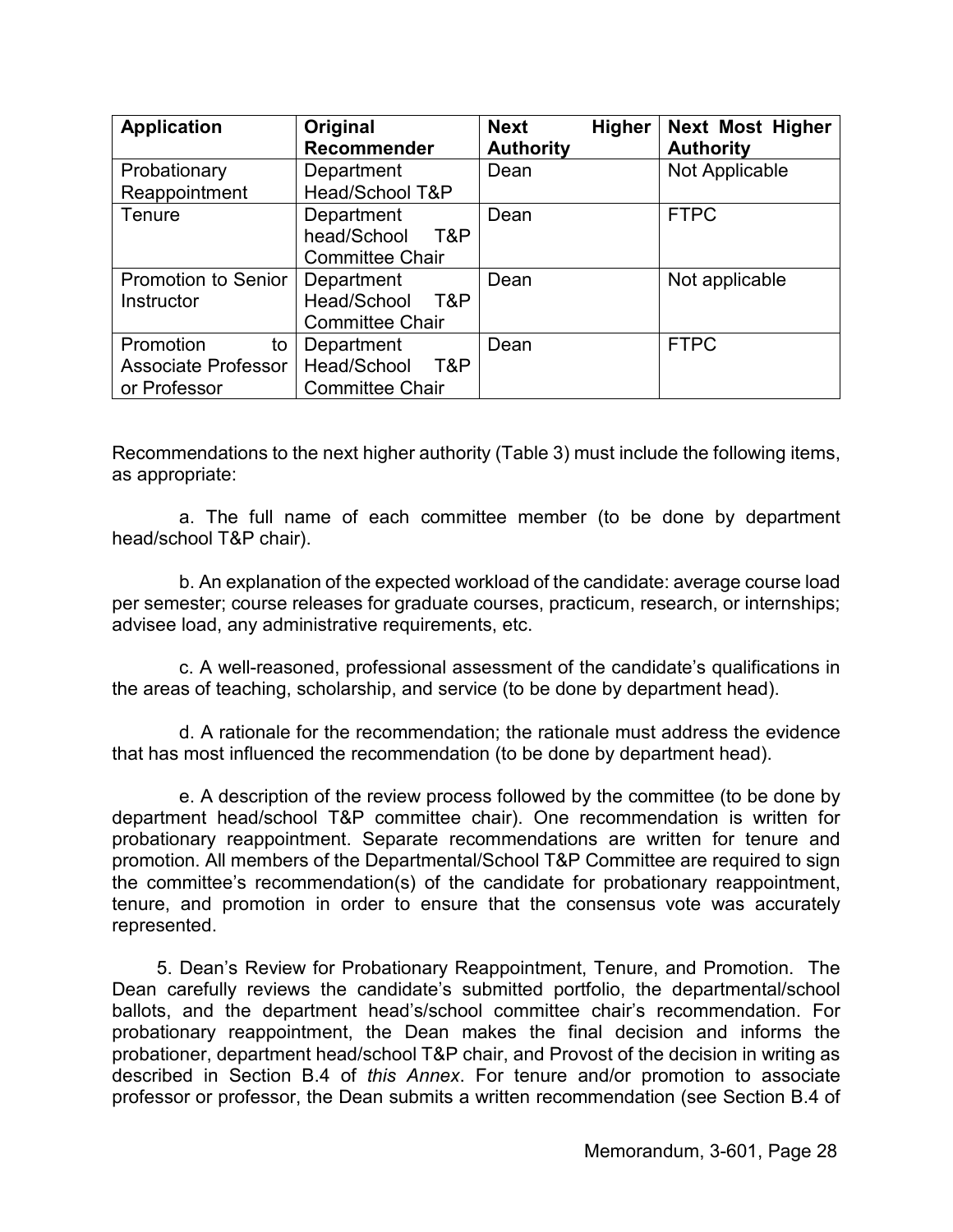*this Annex* for details) to FTPC and the Provost. The Dean also sends a copy to both the candidate and the department head/school T&P chair. In the case of promotion from instructor to senior instructor, the Dean makes the final promotion decision.

If the dean does not concur with the recommendation of the department head/school T&P chair or the departmental/school T&P committee, then the candidate may request a second review of the case by the Dean. See Section B.7 of *this Annex* for details on a second review.

For tenure and/or promotion, the Dean's review must be completed by the end of the fall semester. The Dean will submit the physical documentation, which had been provided by a candidate, to the Chair of FTPC.

6. FTPC's Review for Tenure and/or Promotion. Using *this document* and the departmental/school standards, each member of FTPC carefully reviews the portfolio, the departmental/school ballots, and the recommendations of the department head/T&P committee chair and Dean of each candidate. The FTPC makes a recommendation to the Provost from a college-wide faculty perspective concerning the candidate's qualifications for tenure and/or promotion. Each committee member submits a ballot on each candidate to the Chair of FTPC. The ballot is written in accordance with Section B.3 of *this Annex*.

The Chair of FTPC along with several members of the committee counts the ballots of each candidate. The Chair records the tally and the overall recommendation as positive or negative for each candidate. An affirmative recommendation requires a positive vote from at least two-thirds of the committee members casting votes, excluding abstentions. The tally and recommendation are disclosed to the candidate. If FTPC has voted against the tenure and/or promotion of a candidate, the candidate may request a second review of the case by this committee. See Section B.7 of *this Annex* for details on a second review.

The Chair of FTPC subsequently forwards the committee's recommendation along with the ballots of each member of FTPC to the Provost. This recommendation only includes the tally of votes and a statement of affirmation or denunciation for tenure and/or promotion. The Chair of FTPC also provides a copy of this recommendation and the ballots to the candidate.

In most cases the work of FTPC, regarding the year's slate of candidates for tenure and/or promotion, is completed by mid-March. Once the ballots are cast and the recommendations have been made to the college administration, there should not be any communication about the candidates between members of FTPC and the administration until decisions have been handed down by the Provost and/or President to the candidate.

7. Second Review. If the recommendation of the departmental/school T&P committee, department head/school committee chair, Dean or FTPC does not support probationary reappointment, tenure and/or promotion, the candidate may request a second review by the same committee or individual. The request must be made in writing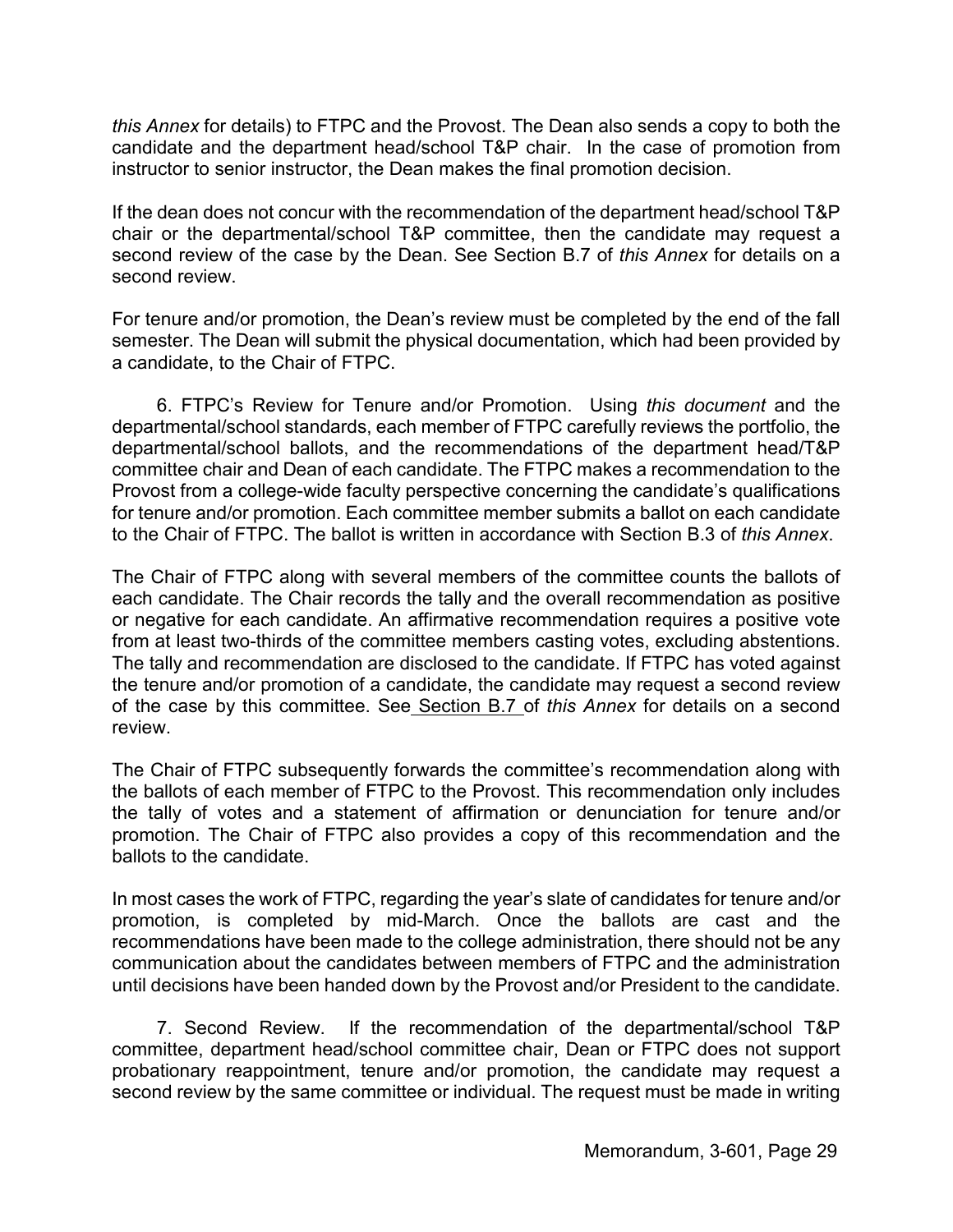within five business days of receipt of the written recommendation. Within the request, the candidate should indicate whether a written statement of clarification will follow or an interview with the committee is desired. It is expected that the second review will be held within ten business days of receipt of the written request. The purpose of a second review is to clarify information that the candidate believes may have been misunderstood or overlooked.

The written statement or interview of the candidate will address the concerns expressed in the ballots and/or recommendation through clarification of the originally submitted materials or presentation of missing or new evidence. The written statement may also include supporting evidence from other faculty members. The interview may also include evidence presented by other faculty members.

When the candidate submits a written statement to the departmental/school T&P committee, department head/school committee chair, Dean or FTPC, the convening body will read the statement and reevaluate the case. If further information is needed, the department head/school committee chair, Dean, or Chair of FTPC will contact the candidate in writing.

When an interview has been requested for a second review, the departmental/school T&P committee, department head/ school committee chair, Dean or FTPC will make arrangements with the candidate for a meeting at a mutually convenient time. Where other faculty members are involved, a common time will likewise be arranged. The convening body may ask questions during the aforementioned meetings.

Regardless of the method used for the second review, the ballots and recommendation will be written as described in Sections B.3 and B.4 of *this Annex*, respectively.

a. Positive Recommendation. If a positive recommendation is made, then the new recommendation and ballots will replace the original recommendation and ballots. The new recommendation will not mention the need for a second review. The written request for a second review by the Departmental/School T&P committee, department head/ school committee chair, or dean will not be submitted to FTPC.

b. Negative Recommendation. If a negative recommendation is sustained by the second review, then the written request, the new ballots from each committee member (for Departmental/School T&P Committees or FTPC), and the new recommendation become attachments to the original recommendation and ballots.

c. Communication following Recommendation. In either case (positive or negative recommendation), the work of the FTPC on the year's slate of candidates for tenure and/or promotion, is hereby completed and there should not be any communication between members of FTPC and the administration until decisions have been handed down by the Provost and/or President to the candidate.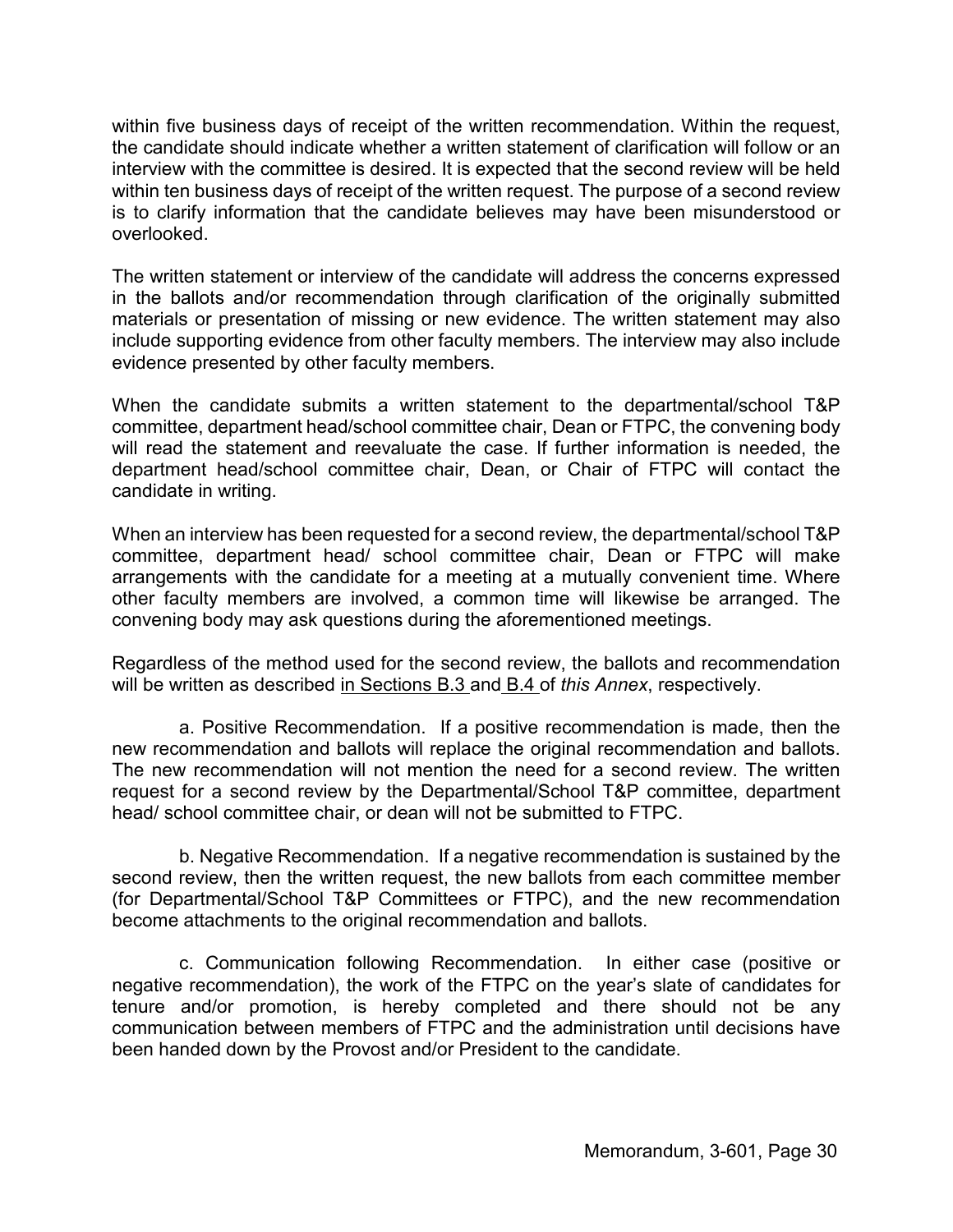8. Provost's and President's Decisions for Tenure and/or Promotion. The Provost makes recommendations for the tenure of a candidate to the President, who makes the final decision. The Provost makes the final decision for the promotion of a candidate. The Provost sends a letter containing the decision on tenure and/or promotion to the candidate. The Chair of FTPC will subsequently return all physical documentation to the candidate. Upon receipt of written notice of the President's decision regarding **tenure**, the candidate may appeal to the Board of Visitors based on the grounds presented in the appeals section of *this policy*. Upon receipt of written notice of the Provost's decision regarding **promotion**, the candidate may appeal to the President based on grounds presented in the appeals section of *this policy*. A candidate who is denied promotion may not apply again for promotion until at least one full academic year has passed. All actions should be completed by mid-April.

9. Evaluation for Tenure upon Appointment. Tenure upon appointment is considered only at the senior academic ranks when hiring a Provost, Academic Dean, Department Head, Endowed Chair, or senior faculty member for a leadership position. For any search where tenure upon appointment is likely to be considered, the Chair of the Search Committee will forward the list of finalists and their materials (letter of application, curriculum vitae, letters of reference, etc.) to the appropriate Academic Dean (in the case of any search for Department Head, Endowed Chair, or senior faculty member), FTPC via the Chair, and the Departmental/School T&P Committee in a timely manner, such that the latter two committees can not only participate in the process but more importantly make a recommendation on tenure (and not faculty rank) to the Provost. These reviews will occur at the same time that the Search Committee is conducting its interviews of the finalists.

For all positions, except Provost, the current Provost will oversee this process. In the case of hiring a Provost, the President or his/her designee will perform the functions assigned to the Provost.

Following careful review of the materials listed above, each member of the Departmental/School T&P Committee and each member of FTPC submits a ballot to the respective Chair. These aforementioned committees work in parallel on the evaluation of finalists for a senior academic rank. The ballots are to be marked "yes", "no", and "abstain", and the departmental representative will abstain. A "yes" vote indicates support of the Candidate, whereas a "no" vote indicates an absence of support for the Candidate. The Chair and at least one committee member count the ballots of the committee. The Chair of each committee submits the tally of the committee's ballots as a recommendation to the Provost. When time does not permit the FTPC to evaluate finalists, the Departmental/School T&P Committee and the Chair and Vice Chair of FTPC will evaluate each finalist. The Departmental/School T&P Committee will follow the previously described protocol. The Chair and Vice Chair of FTPC will each submit independent recommendations, like the ballots previously described, to the Provost.

The Provost will forward the recommendations of FTPC and the Departmental/School T&P Committee to the Search Committee for its review. The Search Committee will then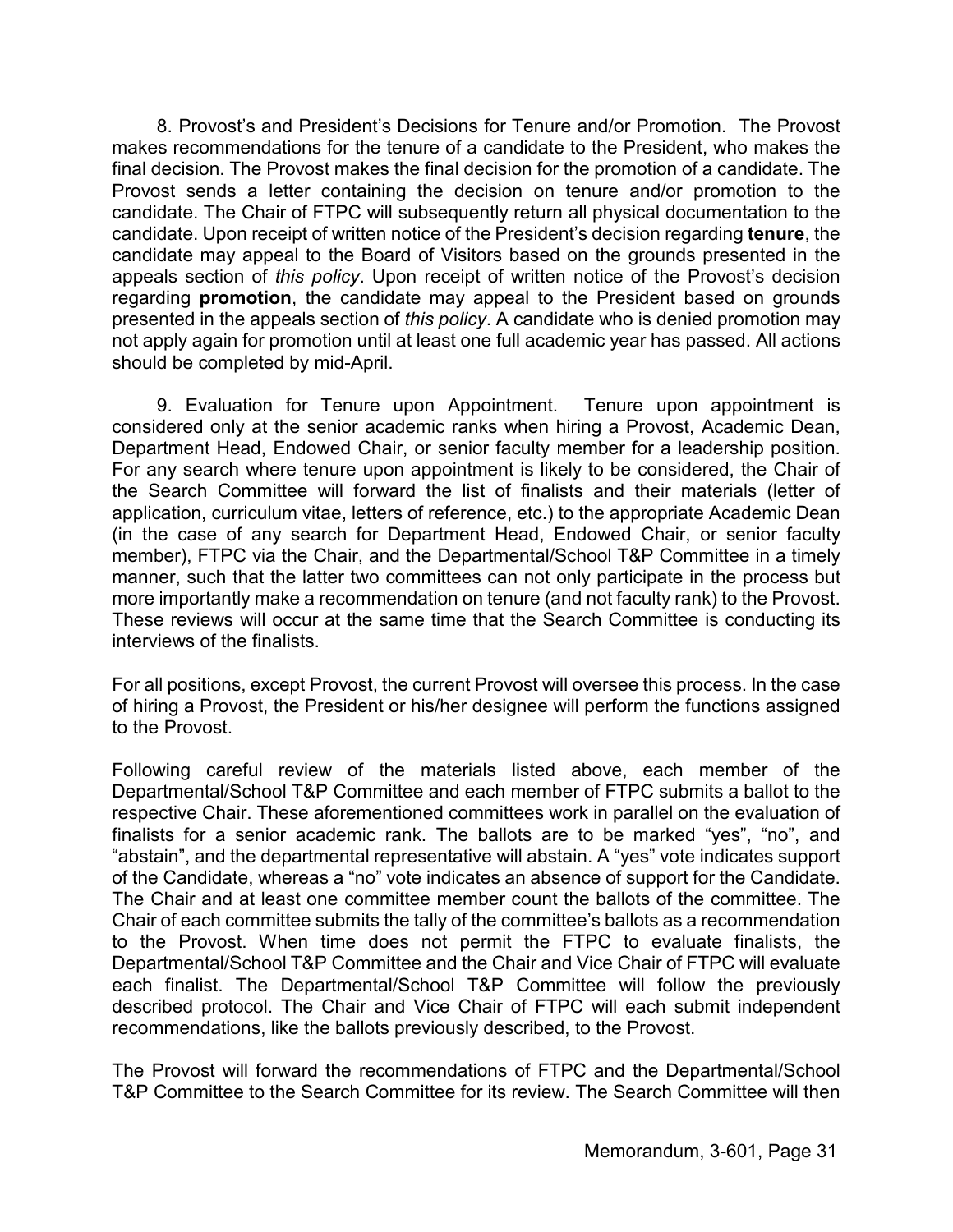provide a list of acceptable candidates to the Provost for consideration. The Provost will review all recommendations and subsequently make a recommendation to the President regarding tenure upon appointment. The President makes the final decision for tenure on appointment. The Provost will decide which faculty rank to award the selected person.

C. Appeals. Whenever a faculty member has been terminated or denied probationary reappointment or tenure and/or promotion, the candidate may file an appeal to the Chair of the Appeals Committee (AC). The written request for an appeal must be submitted to the Chair of AC within five business days of receipt of the recommendation for probationary reappointment or tenure and/or promotion or termination. An appeal examines the procedure by which the decision was reached, not the decision itself. An appeal is not the re-evaluation of the qualifications of a candidate for probationary reappointment, tenure, or promotion. A Candidate may appeal for the following reasons:

1. If at some point during the recommendation process the approved procedures were not followed and this failure has affected the decision;

2. If a recommendation or decision is not based on the published criteria, which are the Departmental/School standards and *this policy*; or

3. If evidence regarding the candidate's qualifications suddenly becomes available that, although it existed at the time the recommendation or decision was made, was for some reason inaccessible to the parties who made the recommendation or decision.

The Chair of the AC will call the first meeting of the committee at which the request for an appeal will be presented. The Chair will preside over all subsequent meetings of the committee at which the appeal is handled. The AC reviews all evidence presented in an appeal. They may call witnesses (the candidate, department head/school T&P committee chair, Dean, Chair of FTPC, Provost, or President), where appropriate.

Each committee member then submits a confidential and anonymous written, typed ballot explaining whether the appeal has grounds or not. Based on the ballots, the Chair writes a report that addresses the validity of the appeal and the procedure followed by the committee. The Chair provides a copy of the report and all ballots to the candidate and the appropriate college official, as listed in Table 4 (in cases for reappointment, the appropriate Dean; tenure, the President; and promotion, the Provost).

If the Appeals Committee does not find adequate reasons for an appeal, the original decision-maker makes the final decision, as listed in Table 4 (that is the academic dean for probationary reappointment, President for tenure, and Provost for promotion).

If the Appeals Committee does find adequate grounds for an appeal, the final decision is made by the next-higher authority, as listed in Table 4 (that is, the Provost for probationary reappointment, Board of Visitors for tenure, and President for promotion).

## **Table 4. Table of Next Higher Authorities for Appeals Based on the**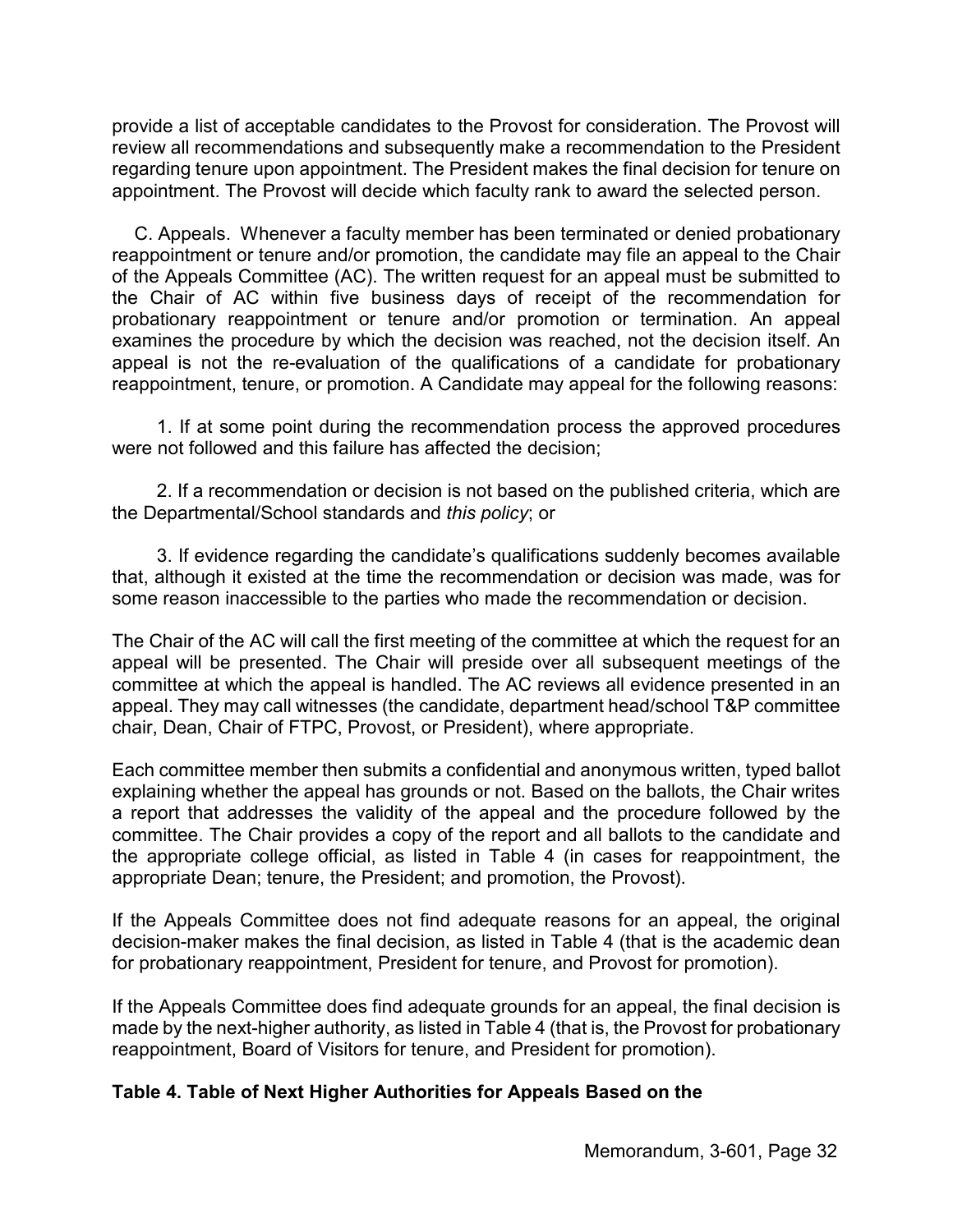# **Application and the Original Decision Maker**

| Application       | <b>Original Decision Maker</b> | <b>Next Higher Authority</b> |
|-------------------|--------------------------------|------------------------------|
| Probationary      | Academic Dean                  | Provost                      |
| Reappointment     |                                |                              |
| Senior Instructor | Academic Dean                  | Provost                      |
| Tenure            | President                      | <b>Board of Visitors</b>     |
| Promotion         | Provost                        | President                    |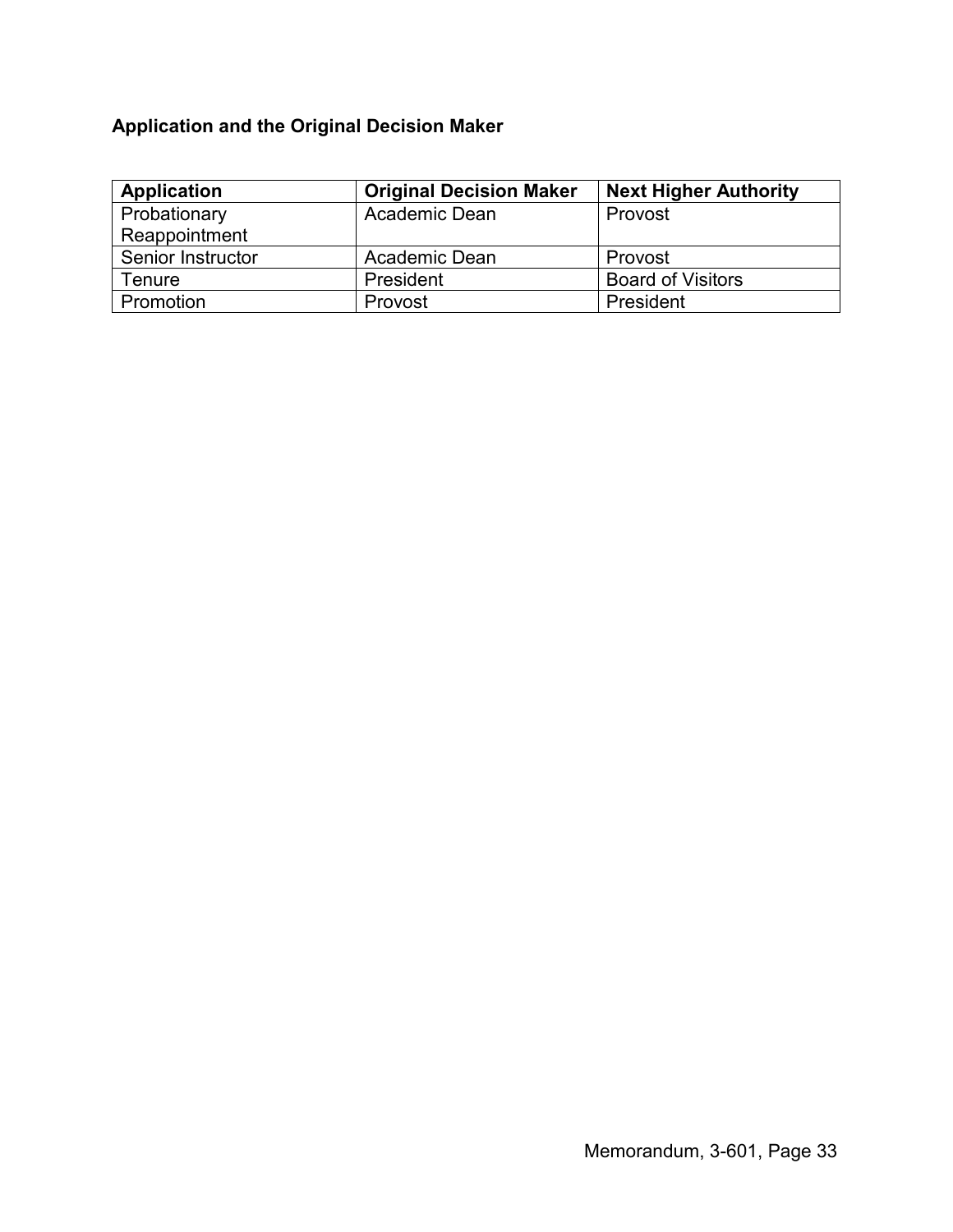# **ANNEX E Instructions for Curriculum Vitae and Sample**

The Citadel's FTPC is providing this outline to help candidates generate a Curriculum Vitae (CV) for the committee's review. This CV is meant to provide an overview and organizational schema for your work. Our goal is to let you know what distinctions we need you to make in presenting your materials (e.g. published vs. unpublished, peerreviewed vs. not peer-reviewed, compensated versus non-compensated service) and to help you organize your materials so they can be accurately and thoroughly reviewed. Please note:

1. We have provided a sample format below. We have tried to make a broad range of categories and subheadings to accommodate the potential data of every discipline and candidates applying at all levels. It is highly unlikely that you will have things in every category presented, so please do not worry if you do not use some (many) of the categories and subheadings. You can omit a section without bias.

2. In spite of our effort to be comprehensive, we may have missed a category central to your discipline- please feel free to add additional categories at the end of the proper section.

3. The order in which categories are presented in no way reflects greater value of one type of product over another. Everything on this list is a potential source of important data offered as an option for evidence in Memorandum 3-601. Some data may carry greater weight in one action versus another (e.g. tenure versus promotion; associate versus full professor) per the language in Memorandum 3-601, but all data are important and all are considered by FTPC.

4. After the *Teaching Overview* section, the sample category order reflects the sequence of the Annual Faculty Data Portfolio (FDP) that are completed annually. We hope this will facilitate the copying of information from one document to the other.

5. This CV format does not include an overview of everything required for T&P review. In particular, descriptive documentation of teaching effectiveness such as preparation, presentation, student contact outside of classroom, and evaluation data will be presented elsewhere in your dossier. The quantitative teaching data requested in the CV is just to orient the FTPC readers to the nature and scope of your teaching.

Candidates may use the sample CV format for their CV or the one from their discipline. Candidates may also consult with their departmental/school FTPC representatives. The candidates must submit their CV with their request for tenure and/or promotion. In addition, organization of the dossier materials to match the CV is recommended. Please speak with your departmental/school FTPC representative if you have any questions or concerns.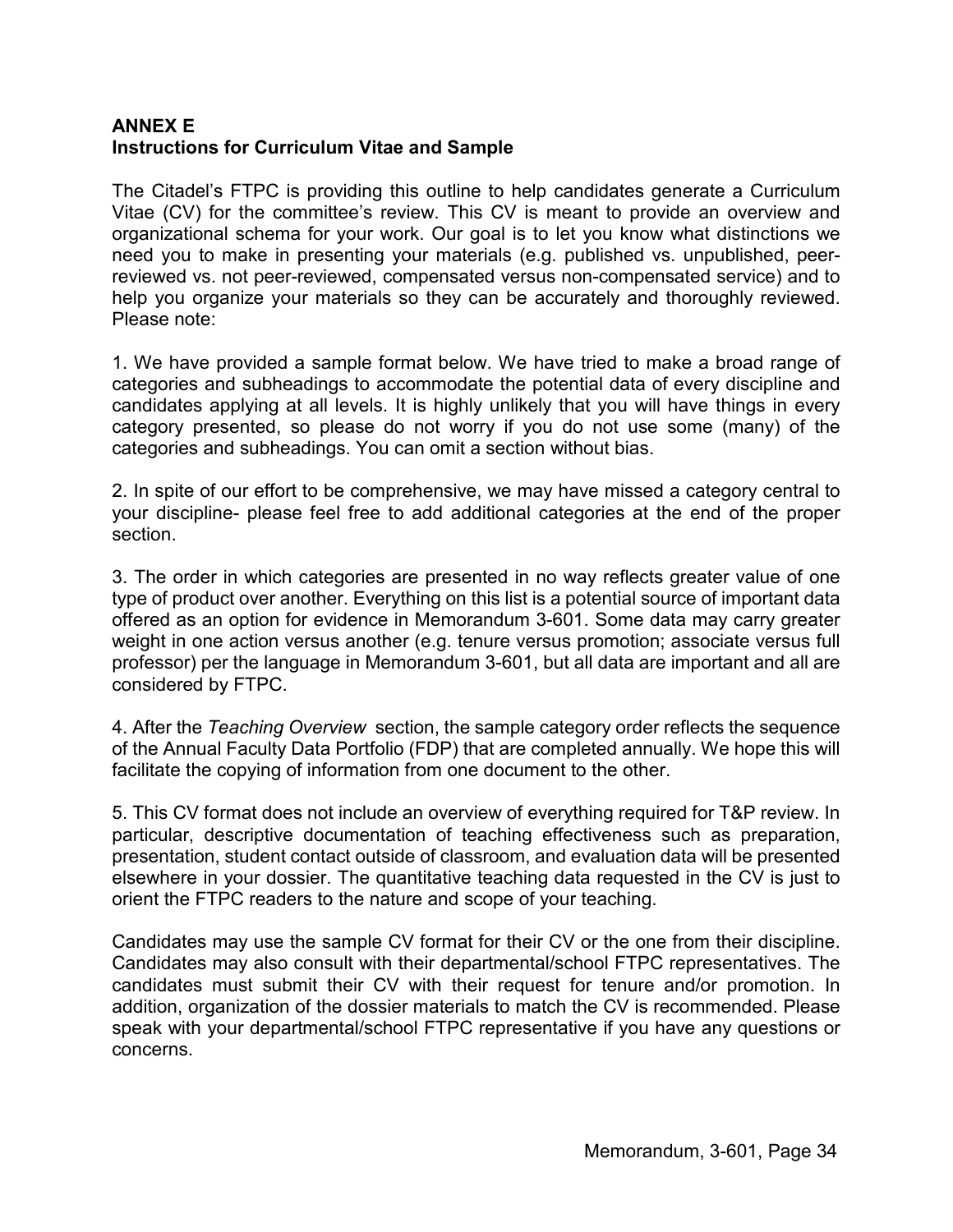First Name Last Name, degree Department Address (Area code) phone number (Area code) fax number email@address.com **Education** 

Fellowship/Post-doctoral training, Your University, City, State; dates

Advanced degree. Your University, City, State ; dates

B.S., B.A., or A.B. in Major (magna, summa, or cum laude), Your University, City, State; dates

## **Appointments**

*List academic employment history in reverse chronological order (from most recent to oldest), noting position held, employer, location, brief description of duties and responsibilities; dates* 

## **Other Positions and Employment**

*List non-academic employment history in reverse chronological order (from most recent to oldest), noting position held, employer, location, brief description of duties and responsibilities*; dates

#### **Honors and Awards**

*List in reverse chronological order, with dates*

## **Teaching overview (Teaching Effectiveness/Student Learning data not included here but should be detailed in dossier)**

#### **A - Courses Taught**

*List in reverse chronological order, noting any special role (e.g. course developer, course director)*

#### **B - Teaching Activities not included in courses listed above**

*Include graduate and undergraduate research projects mentored; List other major efforts to enhance learning beyond the normal classroom contact*

#### **Scholarly and Professional Activities**

*(In all cases please include dates if not part of the citation)* 

## **Publications**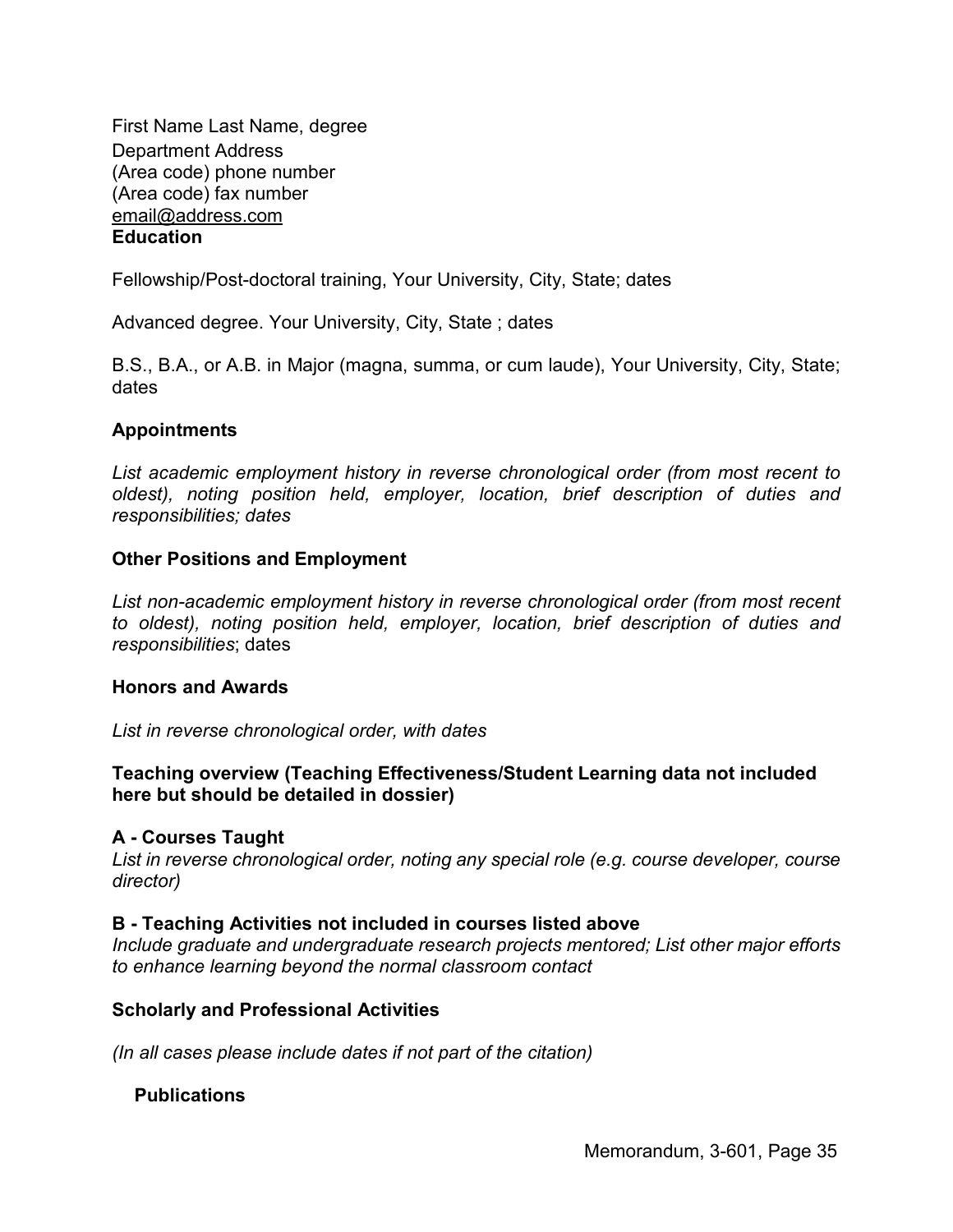## **Books and Book Chapters**

List in reverse chronological order within each subheading. Please note if any were *printed but not reviewed by publisher/editor (e.g. pay-for-print; home- or local- publishing). Note also if any of the publishers are particularly prestigious in your field or discipline* 

- **1 - Authored and co-authored books**
- **2 - Edited and co-edited books**
- **3 - Authored and co-authored chapters**
- **4 - Manuals, workbooks, or other supplemental teaching materials**

#### **Scholarly Journal Publications – peer reviewed**

*List in reverse chronological order within each subheading. If there are multiple authors please* **highlight** *your name in bold*

- **1 - Published articles in Peer-reviewed journals**
- **2 - Articles accepted for publication in peer-reviewed journals**
- **3 - Complete articles published in peer-reviewed conference proceedings**
- **4 - Abstracts published in peer-reviewed conference proceedings**

**5 - Complete articles in editorial review or invited revision stages for peerreviewed journals** 

#### **Other Published Evidence of Scholarship**

*List in reverse chronological order within each subheading. If there are multiple authors please highlight your name in bold*

- **1 - Book reviews**
- **2 - Editorials**
- **3 - Educational materials not included above**
- **4 - Articles or features in popular press**
- **5 - Articles or features in non-refereed professional publications**
- **6 - OTHER scholarly products not included above**

#### **Presentations at Conferences and Professional Meetings**

*List in reverse chronological order within each subheading Use an asterisk or other explained notation to demarcate invited talks, symposia, and/or meetings that you helped to organize. If there are multiple authors please highlight your name in bold. Include dates if not part of the citation*

- **I - Peer Reviewed** 
	- **A - Posters/Oral Presentations/symposia**

## **1- National/International organizations**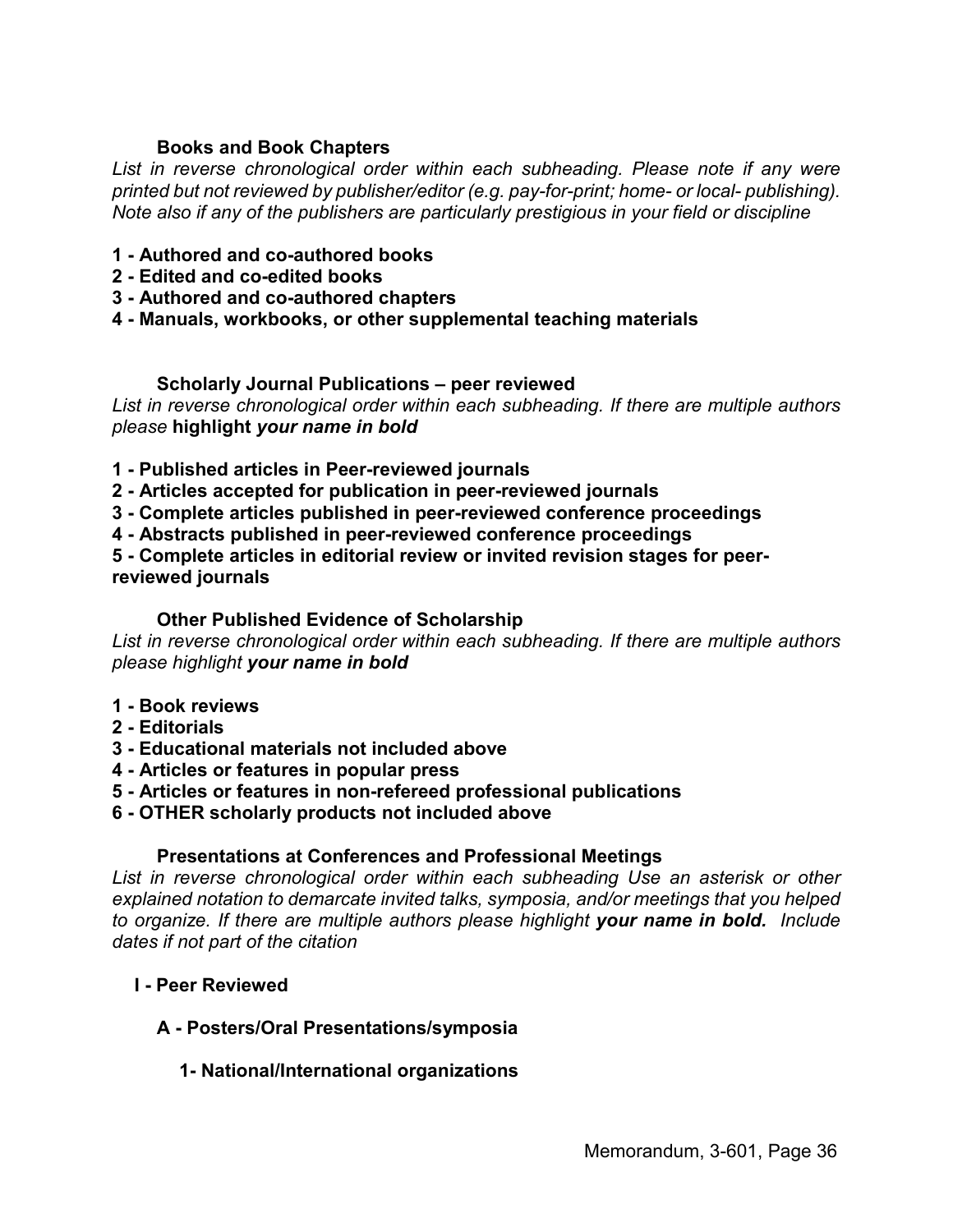- **2- State/Regional organizations**
- **3- Local organizations**
- **B - Workshops**
- **II By Invitation or Volunteer** (Repeat headings and subheadings above as needed)

## **Grants**

*List under sections of pending, current, and past in reverse chronological order Include the title of grant, granting agency, and amount. State your role, also identifying the PI if you are not the PI. Include dates if not part of the citation* 

## **A - Externally Funded Research Grants**

- **B - Externally Funded non-research grants**
- **C - Citadel Foundation (CF) research grants**
- **D - Citadel Foundation (CF) presentation or development funds**

## **Workshops and Professional Development Activities**

- **A - Workshops attended for professional development**
- **B - Advanced courses or other off-campus professional development activities**
- **C - Participation in on-campus professional development activities**
- **D - Professional licensure or certification obtained**

# **Service**

# **Service to the College, Schools, and Department**

*List in reverse chronological order within subheadings, noting leadership positions held; dates; Please use a (\*) to mark any service for which additional monetary compensation was provided* 

## **Service to College**

- **A - Standing college-wide Committees**
- **B - College-wide** *ad hoc committees or task forces*
- **C - College-wide Accreditation or Strategic Planning Initiatives**
- **D - Other service to the College**

**Service to School and/or Department** 

- **A - Departmental/School standing committees/Programs**
- **B - Departmental ad hoc committees or task forces**
- **C - Other School or Departmental service**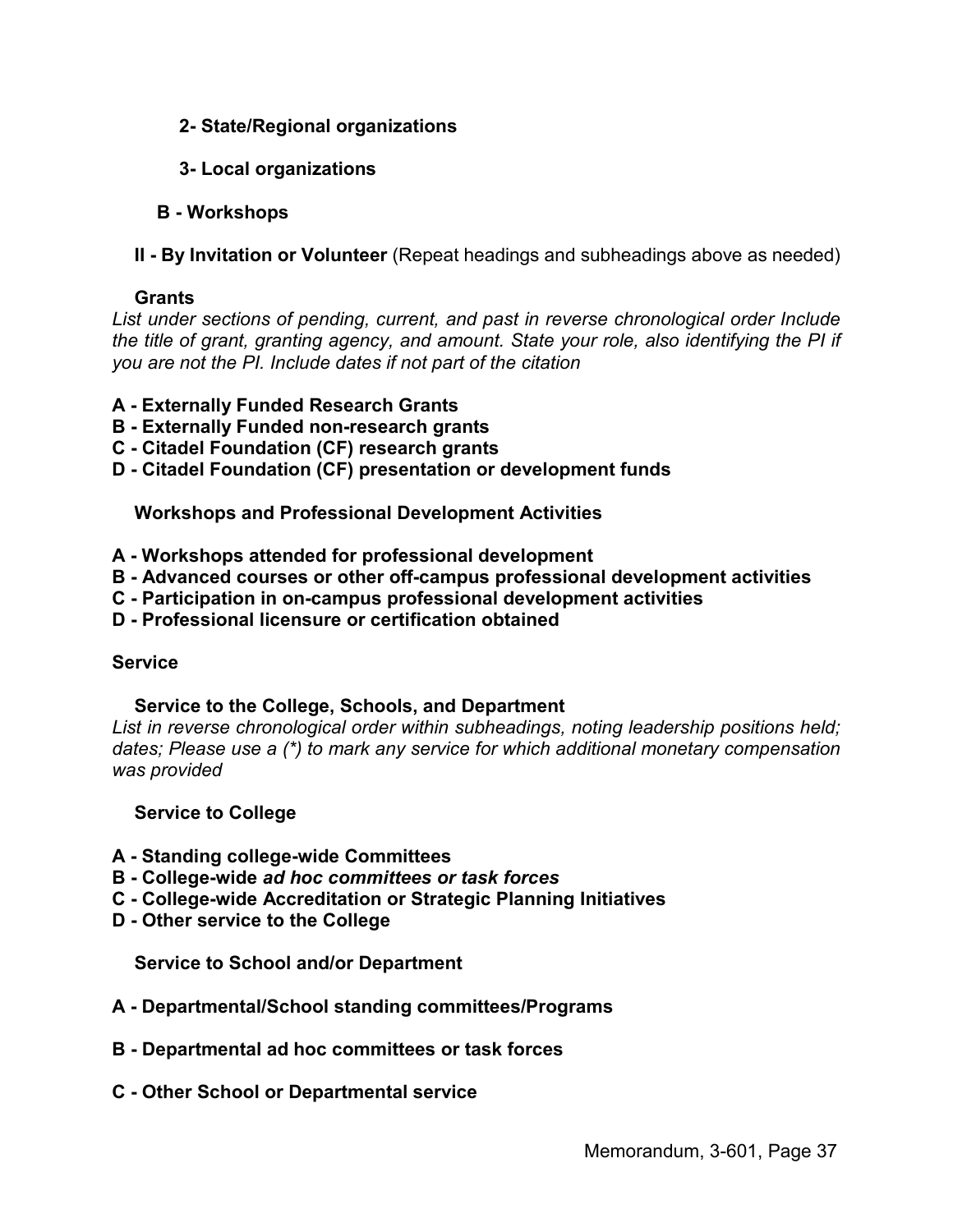## **Service to Students**

- **A - Summary of student advising responsibilities**
- **B - Faculty Advisor roles for clubs, companies, or other student groups**
- **C - Other service to students**

#### **Service to the Community or Public**

*List in reverse chronological order within subheadings, noting leadership positions held; Please use a (\*) to mark any service for which additional monetary compensation was provided* 

#### **Service to the Discipline**

*List in reverse chronological order within subheadings, noting leadership positions held; Please use a (\*) to mark any service for which additional monetary compensation was provided* 

- **A - Offices in local, state regional, or national organizations**
- **B - Committee work in local, state regional, or national organizations**
- **C - Service in editorial reviewing for conferences or publications**
- **D - Service on Editorial Boards**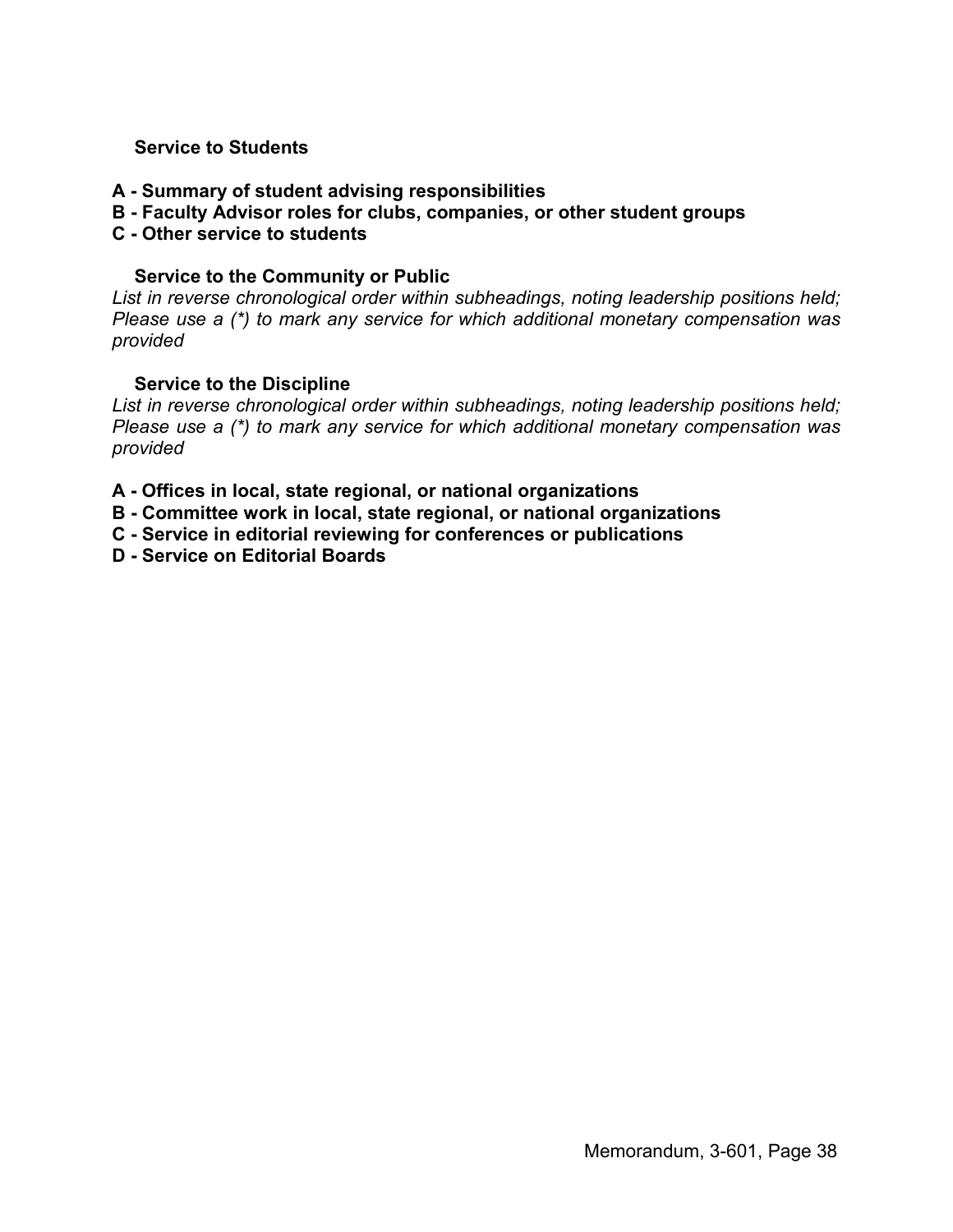# **ANNEX F Procedures for Dismissal "For Cause"**

If an academic Dean, department head, or other college official thinks there is a good reason to remove a faculty member from an appointment, the Provost must investigate the recommendation to determine whether or not the reason is sound. If, after investigating the situation, the Provost agrees that the faculty member may need to be removed, the Provost and the faculty member in question must first discuss the situation to determine if a satisfactory resolution can be made.

If the Provost and the faculty member are unable to resolve the issue, the Provost or other college official must inform both the faculty member and the President in writing within five business days of the intent to terminate the employment of the faculty member. The letter must include a clear statement of the charges and the right of the individual to request a hearing by the Appeals Committee. See Annex D, Section C on appeals for details.

If the faculty member does not request a hearing with the Appeals Committee within five business days of receipt of notification of termination from the Provost, the President will send the faculty member a written notification of termination within ten business days of the receipt by the faculty member of the notification from the Provost. If the faculty member requests a hearing with the AC, the faculty member must inform the President, the Provost, and the Chair of the AC in writing within five business days of receipt of the notification of termination. If the faculty member would like to be interviewed by the AC, the individual should state this in the written request. If the Candidate would prefer to communicate solely in writing, the individual should indicate that in the written request. At this point, the Provost must provide the Chair of the AC a letter containing a detailed statement of the charges against the faculty member and a description of the factual basis of the charges. The Provost may designate a representative to help develop the case.

Members of the AC may excuse themselves for conflict of interest. The faculty member also has the right to dismiss up to two members of the AC without giving a reason. Removed committee members will be replaced by faculty members on the list of alternates, who were assigned by the Senate Organizing Committee of the Faculty Senate at the beginning of the calendar year. Should there not be enough alternates to maintain the AC at five members, the Provost and Chair of the FTPC will agree on additional members for the committee.

The following standards and procedures shall apply to both the hearing in front of the AC and the response in writing:

1. The AC will set the time (no sooner than ten business days after receiving the written request for either a hearing in person or in writing) and place for the hearing. The AC may extend this period of time at its discretion.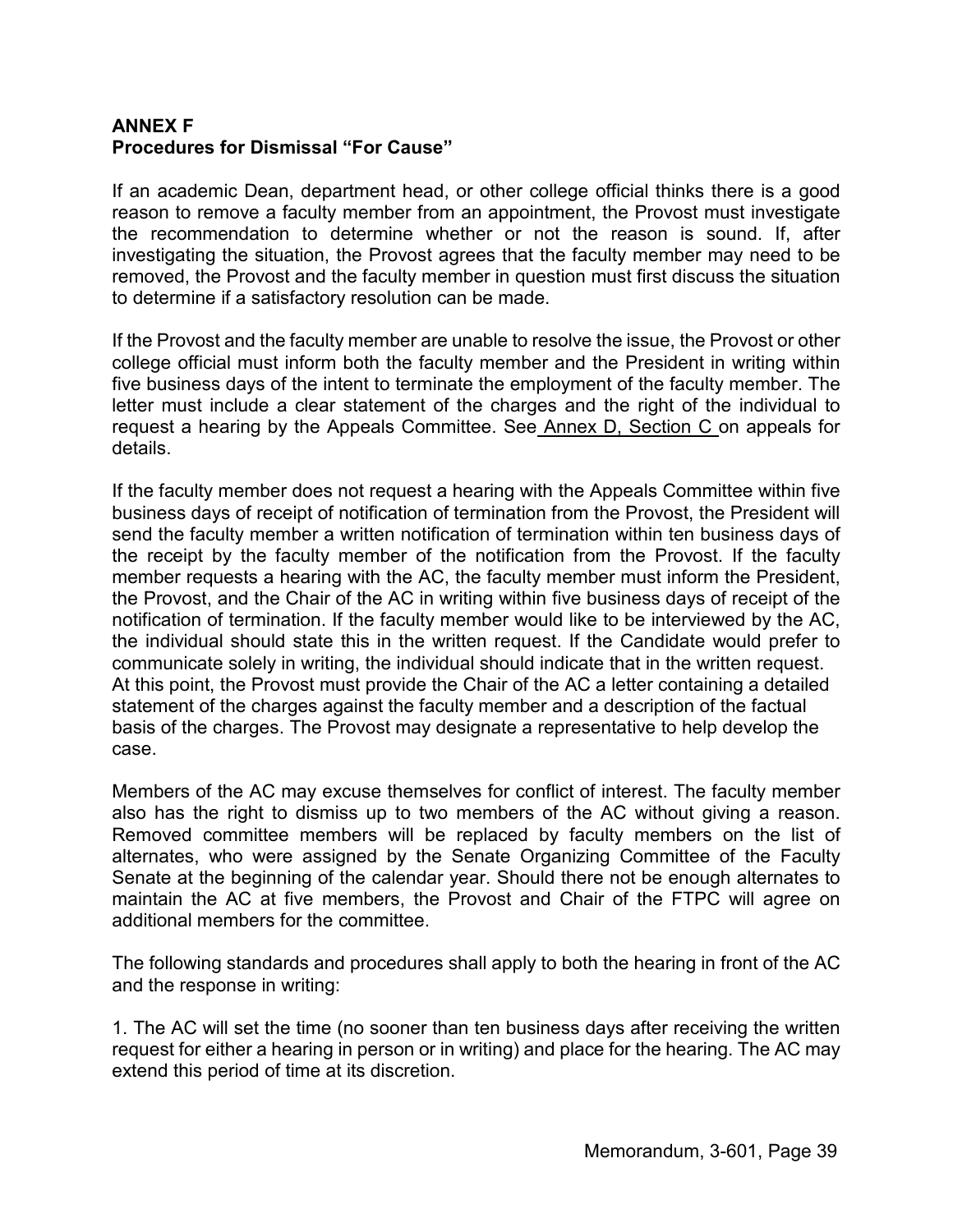2. If the faculty member has opted to respond to the charges in writing and forgoes an interview, the AC will evaluate the charges based on evidence submitted by the Provost and the written response to the charges submitted by the faculty member, and base its recommendation on this evaluation.

3. In the case of a hearing in person, the faculty member decides whether the hearing should be public or private.

4. The faculty member may be represented by an academic advisor and/or legal counsel at every step of the process, whether the hearing is in person or in writing.

5. The entire hearing will be recorded and any party to the process (the faculty member, member of the AC, Provost, etc.) may request a written transcription of the recording.

6. It is the College that must show proof of cause based on clear and convincing evidence.

7. The faculty member may offer any evidence or call any witnesses pertinent to the issue. The Provost will help secure the cooperation of witnesses and provide access to documents and other evidence under his or her control.

8. If evidence or witnesses are introduced about which one or the other party has no knowledge, the AC will allow sufficient time to investigate.

9. Both parties may confront and cross-examine witnesses. If a witness is unable to attend the hearing and has submitted a written statement, the AC may decide whether or not to admit the statement as evidence. If it is admitted, the AC will identify the witness and provide an opportunity for further questions, either in person or in writing if necessary.

10. The AC is not bound by strict rules of legal evidence; however, it should make every reasonable effort to obtain reliable evidence.

11. If either the faculty member or the administration has legal counsel, the AC may also have legal counsel should it think it necessary. In this case, the College will pay for the AC's legal counsel.

12. The recommendation of the AC will be based solely on the recorded record of the hearing. The AC will provide its recommendation to the President, Provost, and faculty member in writing and within five business days of the conclusion of the hearing.

13. The President will inform the faculty member and the AC of his or her decision and provide a summary of supporting reasons in writing within five business days of the receipt of the recommendation from the AC.

14. A faculty member may appeal a decision to terminate to the Board of Visitors in writing within five business days of having received a negative decision from the President. The Board of Visitors has its own procedures for hearing such an appeal.